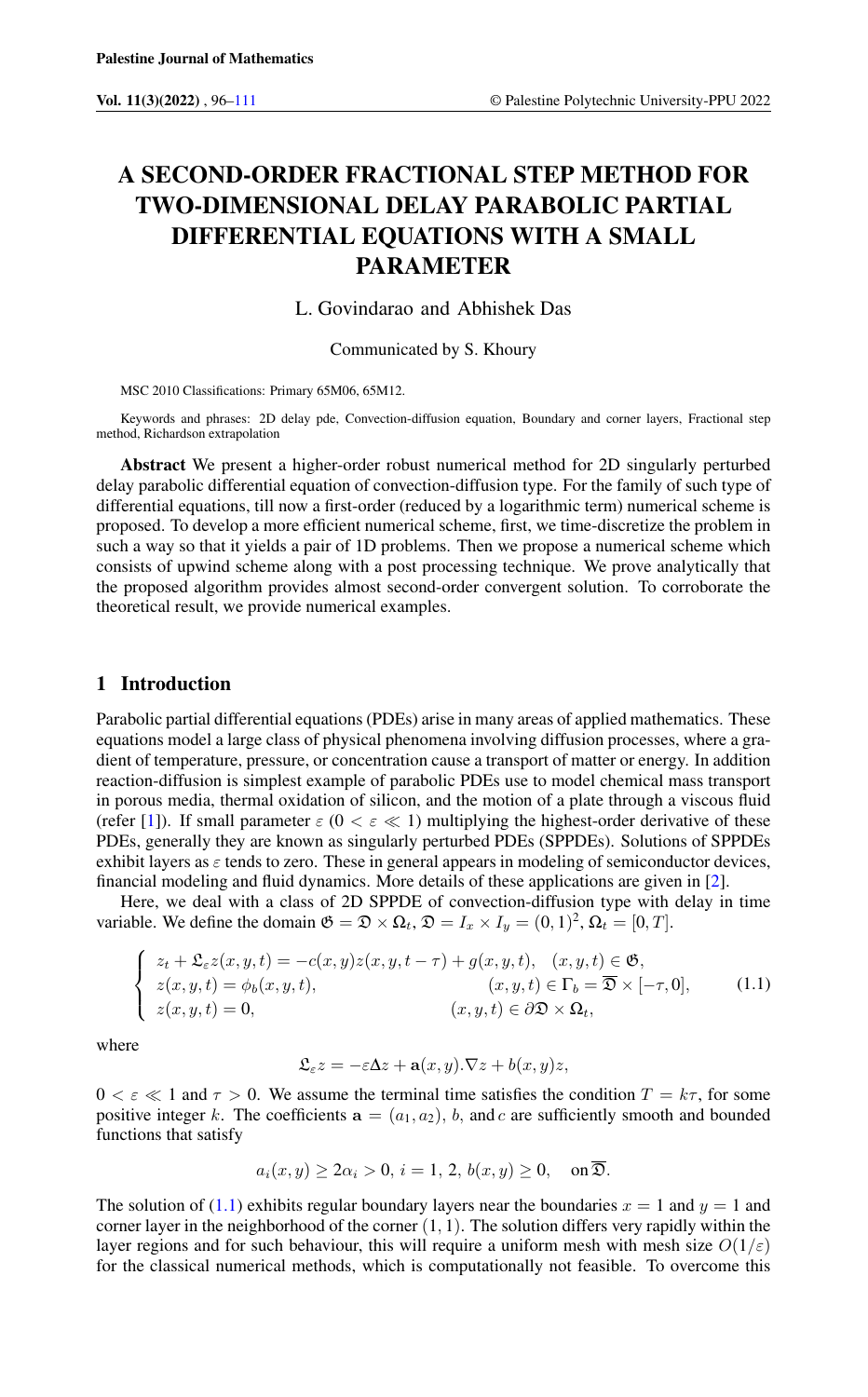drawback, in the literature, several finite difference methods (refer [\[3,](#page-15-3) [4\]](#page-15-4) and references given therein) and finite element methods on piecewise uniform meshes (refer  $[5]$ ) are used.

In recent days several numerical methods are used to deal with one-dimensional time delay parabolic problems (refer [\[6,](#page-15-6) [7,](#page-15-7) [8,](#page-15-8) [9\]](#page-15-9)). A numerical scheme is developed for one dimensional convection-diffusion delay parabolic problems in [\[10\]](#page-15-10) by the upwind scheme on Shishkin mesh and obtained first-order rate of convergence. To increase the rate of convergence, Das and Natesan in [\[6\]](#page-15-6) solved the same problem by a combination of implicit Euler method for time direction on uniform mesh and hybrid scheme for spatial direction on Shishkin mesh. Mohapatra and Natesan [\[11\]](#page-15-11) used the Richardson extrapolation technique as a post processing technique to obtain higher-order accurate solution of a delay singularly perturbed two point BVPs while Shishkin et. al. [\[12\]](#page-15-12) applied this idea to solve the parabolic reaction-diffusion equation. The authors in [\[13\]](#page-15-13) used extrapolation technique for singularly perturbed problems of on adaptive mesh.

It is apparent that most of the works are done for 1D cases whereas a natural phenomena can be modelled more accurately with two spatial variables. For the model problem  $(1.1)$ , few works are available in the literature. In  $[14]$  and  $[15]$ , the discretized equations provide a pentadiagonal matrix and the used methods are of first-order (up to a logarithmic term) convergent and first-order convergent, respectively. To reduce the computational cost, in [\[16\]](#page-15-16), fractional step method is used, which reduces the discretized equations into two tridiagonal matrices. But the scheme used there is of first-order convergence. For the first time in this paper, we are proposing a method to obtain a second-order accurate solution for a 2D SPPDE with delay [\(1.1\)](#page-0-0). For that purpose first, we convert the model problem into a pair of 1D problems with the help of a fractional step method. Then, we use the upwind scheme and the Richardson extrapolation technique to obtain the optimal order of convergence.

The article is structured as follows. Some standard finite difference schemes which will be used in the later part of the article are constructed in Section [2.](#page-1-0) In Section [3,](#page-5-0) the Richardson extrapolation is implemented and the main result is presented. Some numerical simulations accompanied with graphical explanations are presented in Section [4.](#page-10-0) The concluding remarks are given in Section [5.](#page-12-0)

**Notations.**  $C$  and the subscripted  $C$  denote positive constants independent of the perturbation parameter  $\varepsilon$ , and the mesh parameters M, N. Standard  $L_{\infty}$  norm is used which is denoted by  $\|.\|_{\infty}$  and for a continuous function f on  $\mathfrak{G}$  it is defined as  $||f||_{\infty} = \sup_{(x,y,t)\in\mathfrak{G}}$  $|f(x, y, t)|$ .

# <span id="page-1-0"></span>2 Discretization and finite difference schemes

Here, we focus on the discretization of the time domain and implementation of the fractional step method on the model problem  $(1.1)$  by time semidiscretization.

#### 2.1 Discretization of time domain

Let the positive integer M be the number of mesh interval in the time-direction and  $\Delta t$  be the size of uniform time step. The discretized time domain is given as  $\Omega_t^M = \{t_n = n\Delta t, n = 1\}$  $0, \ldots, M, t_M = T, \Delta t = T/M$ . The temporal mesh size  $\Delta T$  satisfies the constant  $p\Delta T = \tau$ , where *p* is positive integer and  $t_n = n\Delta t$ , such that  $n \ge -p$ .

# 2.2 Time semidiscretization

Now, we do the time semidiscretization which will be helpful to analyse the fully discrete scheme. The fractional step scheme is used for the time semidiscretization process of the IBVP [\(1.1\)](#page-0-0), which yields

$$
z^{-m} = \phi_b(x, y, -t_m), \quad m = 0, ..., p,
$$

<span id="page-1-1"></span>
$$
\begin{cases}\n(I + \Delta t \mathfrak{L}_{x,\varepsilon}) z^{n+1/2} = z^n - \Delta t c_1(x,y) z^{n+1-p} + \Delta t g_1(x,y,t_{n+1}), & y \in (0,1), \\
z^{n+1/2}(0,y) = z^{n+1/2}(1,y) = 0,\n\end{cases}
$$
\n(2.1)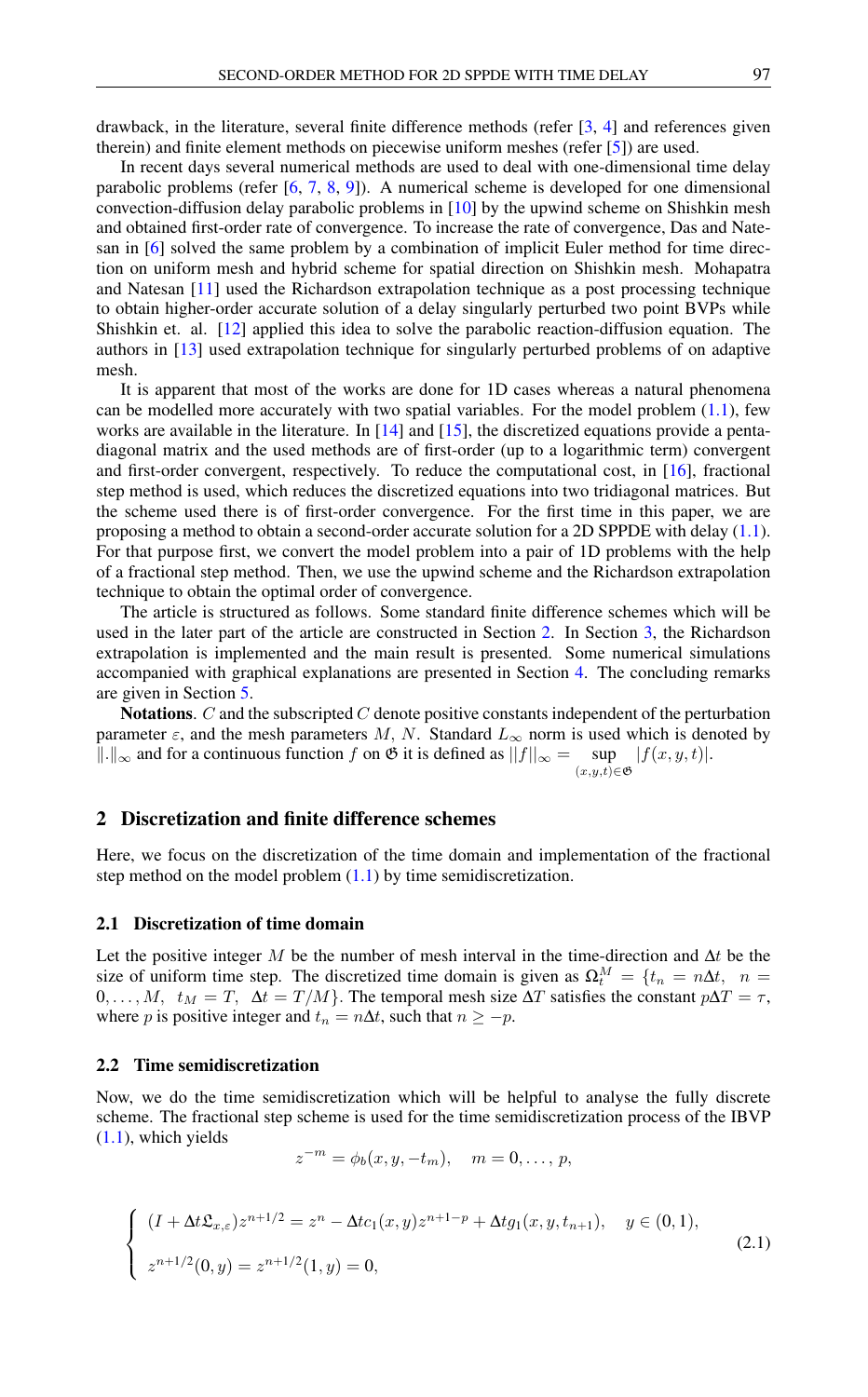<span id="page-2-0"></span>
$$
\begin{cases}\n(I + \Delta t \mathfrak{L}_{y,\varepsilon}) z^{n+1} = z^{n+1/2} - \Delta t c_2(x, y) z^{n+1-p} + \Delta t g_2(x, y, t_{n+1}), & x \in (0, 1), \\
z^{n+1}(x, 0) = z^{n+1}(x, 1) = 0,\n\end{cases}
$$
\n(2.2)

where

<span id="page-2-5"></span>
$$
\mathfrak{L}_{x,\varepsilon} \equiv -\varepsilon \frac{\partial^2}{\partial x^2} + a_1(x,y) \frac{\partial}{\partial x} + b_1(x,y),
$$
  

$$
\mathfrak{L}_{y,\varepsilon} \equiv -\varepsilon \frac{\partial^2}{\partial y^2} + a_2(x,y) \frac{\partial}{\partial y} + b_2(x,y),
$$

 $b(x, y) = b_1(x, y) + b_2(x, y)$  and  $g(x, y, t) = g_1(x, y, t) + g_2(x, y, t)$ , with

$$
g_1(x,0,t) = g_1(x,1,t) = g_2(0,y,t) = g_2(1,y,t) = 0.
$$
\n(2.3)

We denote  $z^n(x, y)$  as the solution  $z(x, y, t)$  of [\(1.1\)](#page-0-0) at *n*-th time level, by using the above scheme.

The stability of the scheme [\(2.1\)](#page-1-1)-[\(2.2\)](#page-2-0) is ensured as the operators  $(I + \Delta t \mathcal{L}_{x,\varepsilon})$  and  $(I +$  $\Delta t \mathcal{L}_{y,\varepsilon}$ ) satisfy the following comparison principle.

**Lemma 2.1.** *(Comparison Principle) Consider a mesh function*  $\Psi(x, y)$  *such that,*  $\Psi(x, y) \ge 0$ *,*  $\forall (x, y) \in \partial \mathfrak{D}$ . Then  $(I + \Delta t \mathfrak{L}_{i, \varepsilon}) \Psi(x, y) \geq 0$ ,  $i = x, y$  on  $\mathfrak{D}$  implies that  $\Psi(x, y) \geq 0$   $\forall (x, y) \in$  $\overline{\mathfrak{D}}$ .

Now, we introduce the local error to study the consistency of the method. We define the local error as  $e^n = |z(t_n, x, y) - \tilde{z}^n(x, y)|$ , where  $\tilde{z}^n$  is the approximation solution of  $z(t_n, x, y)$  at one<br>time step of (2.1) and (2.2). So  $\tilde{z}^n$  is solution of the problem given as follows: time step of [\(2.1\)](#page-1-1) and [\(2.2\)](#page-2-0). So,  $\tilde{z}^n$  is solution of the problem given as follows:

$$
z^n = z(t_n), \quad (x, y) \in \overline{\mathfrak{D}},
$$

<span id="page-2-1"></span>
$$
\begin{cases}\n(I + \Delta t \mathfrak{L}_{x,\varepsilon})\tilde{z}^{n+1/2} = z^n - \Delta t c_1(x, y) \tilde{z}^{n+1-p} + \Delta t g_1(x, y, t_{n+1}), \quad y \in (0, 1), \\
\tilde{z}^{n+1/2}(0, y) = \tilde{z}^{n+1/2}(1, y) = 0,\n\end{cases}
$$
\n(2.4)

<span id="page-2-2"></span>
$$
\begin{cases}\n(I + \Delta t \mathfrak{L}_{y,\varepsilon}) \tilde{z}^{n+1} = \tilde{z}^{n+1/2} - \Delta t c_2(x, y) \tilde{z}^{n+1-p} + \Delta t g_2(x, y, t_{n+1}), & x \in (0, 1), \\
\tilde{z}^{n+1}(x, 0) = \tilde{z}^{n+1}(x, 1) = 0.\n\end{cases}
$$
\n(2.5)

**Lemma 2.2.** The solution  $\tilde{z}^{n+1/2}$  of [\(2.4\)](#page-2-1) satisfies the following bound

$$
\left|\frac{\partial^i \tilde{z}^{n+1/2}}{\partial x^i}\right| \le C\left(1 + \varepsilon^{-i}\exp\left(-\alpha_x(1-x)/\varepsilon\right)\right), \quad 0 \le i \le 4.
$$

*Proof.* Refer [\[16\]](#page-15-16) for the proof.

To analyse the convergence of the semidiscrete scheme, we decompose  $\tilde{z}^{n+1/2} = \tilde{r}^{n+1/2} +$ <br> $\tilde{z}^{n+1/2}$  where  $\tilde{z}^{n+1/2}$  is required for the outer region and  $\tilde{z}^{n+1/2}$  is required for the inner regio  $\tilde{s}^{n+1/2}$ , where  $\tilde{r}^{n+1/2}$  is required for the outer region and  $\tilde{s}^{n+1/2}$  is required for the inner region.<br>Now with the help of the bounds of the derivatives for  $\tilde{z}^{n+1/2}$  we get the bounds as follo

<span id="page-2-3"></span>Now, with the help of the bounds of the derivatives for  $\tilde{z}^{n+1/2}$ , we get the bounds as follows:

$$
\left\| \frac{\partial^i \tilde{r}^{n+1/2}}{\partial x^i} \right\|_{\infty} \le C \left( 1 + \varepsilon^{3-i} \right),\tag{2.6}
$$

<span id="page-2-4"></span>and

$$
\left| \frac{\partial^i \widetilde{w}^{n+1/2}}{\partial x^i} \right| \le C \varepsilon^{-i} \exp(-\alpha_x (1-x)/\varepsilon), \quad 0 \le i \le 4,
$$
\n(2.7)

by following the same idea used in [\[6\]](#page-15-6).

$$
\Box
$$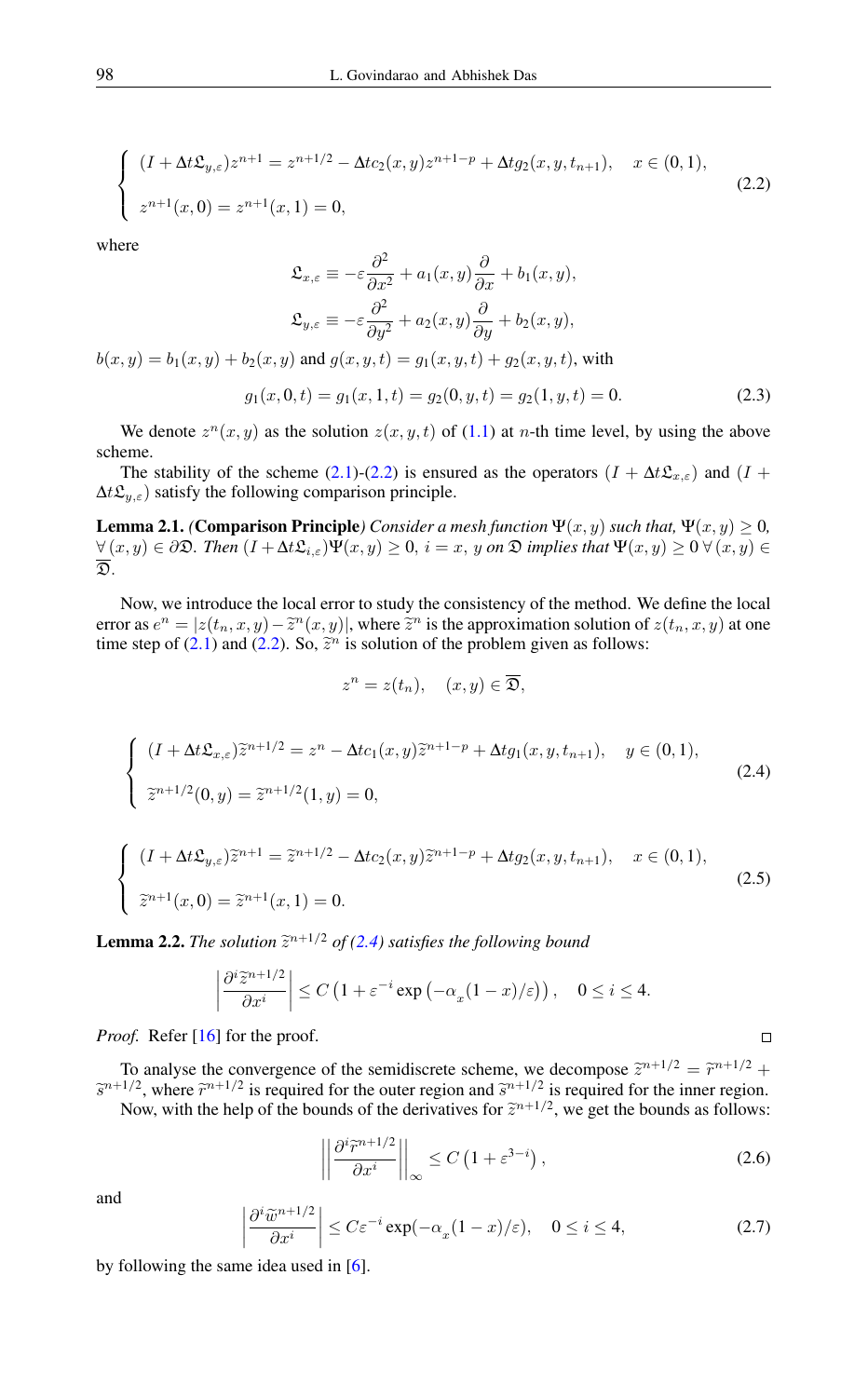#### 2.3 Discretization of space domain

We use the tensor product of 1D Shihskin meshes to define the spatial rectangular mesh  $\overline{2}^N$ , *i.e.*,  $\overline{\mathfrak{D}}^N = \overline{I}^N_x \times \overline{I}^N_y$  $y'$ . The transition points, which are used to separate the coarse and fine meshes are defined as

$$
\rho_l = \min\left\{\frac{1}{2}, \, \rho_{l,0} \varepsilon \ln N\right\}, \, l = x, \, y,
$$

where  $\rho_{l,0} \ge 2/\alpha_l$ . Throughout the analysis done in the paper, we assume that  $\rho_l = \rho_{l,0} \varepsilon \ln N$ , because otherwise it will be uniform mesh which is not the case of interest.

#### Shishkin mesh

Here, we give the Shishkin mesh based on the idea from [\[3\]](#page-15-3). We divide the interval  $[0, 1]$  into two sub-intervals  $[0, 1 - \rho_x]$  and  $(1 - \rho_x, 1]$  where each sub-interval will contain  $N/2$  mesh-intervals with uniform step sizes, which we denote by

$$
\overline{I}_x^N = \{0 = x_0, x_1, \cdots, x_{N/2} = 1 - \rho_x, \cdots, x_N = 1\}.
$$

In the same way, we construct  $\overline{I}_y^N = \left\{0 = y_0, y_1, \cdots, y_{N/2} = 1 - \rho_y, \cdots, y_N = 1\right\}$ .

Further, we define  $h_{x,i}$  and  $h_{y,j}$  as the mesh step sizes in the x and y directions, respectively, *i.e.,*

$$
h_{x,i} = x_i - x_{i-1}, \ i = 1, \cdots, N, h_{x,i} = h_{x,i} + h_{x,i+1}, i = 1, \cdots, N-1,
$$

$$
h_{y,j} = y_j - y_{j-1}, \ j = 1, \cdots, N, h_{y,j} = h_{y,j} + h_{y,j+1}, j = 1, \cdots, N-1.
$$

Let  $h_l = 2\rho_l/N$  and  $H_l = 2(1 - \rho_l)/N$ ,  $l = x$ , y, be the mesh widths in the inner layer region and outer layer region respectively. Hence, we have

$$
h_l = 2\rho_{l,0} \varepsilon N^{-1} \ln N, \quad N^{-1} \le H_l \le 2N^{-1}, \quad l = x, y.
$$

We denote  $\mathfrak{G}^{N,M}$  as the discretized domain which is defined by  $\mathfrak{G}^{N,M} = I_x^N \times I_y^N \times \Omega_t^M$ .

# 2.4 Spatial discretization

We define the forward  $\delta_x^+$ , the backward  $\delta_x^-$  differences in the x-direction by

$$
\delta_x^+ f^n_{x_i,y} = \frac{f^n_{x_{i+1},y}-f^n_{x_i,y}}{h_{x,i+1}}, \quad \delta_x^- f^n_{x_i,y} = \frac{f^n_{x_i,y}-f^n_{x_{i-1},y}}{h_{x,i}},
$$

respectively. The central difference approximation  $\delta_x^2$  in the x-direction is given by

<span id="page-3-0"></span>
$$
\delta_x^2 f^n_{x_i,y} = \frac{2(\delta_x^+ f^n_{x_i,y} - \delta_x^- f^n_{x_i,y})}{\widetilde{h}_{x,i}}.
$$

In an analogous manner, we define  $\delta_y^+$ ,  $\delta_y^-$ , and  $\delta_y^2$ .

We use the upwind scheme on  $I_x^N$  to approximate  $\mathfrak{L}_{x,\varepsilon}$  and we denote the approximation as  $\mathfrak{L}_{x,\varepsilon}^N$ . Hence, one can get the discretized equations as follows: For  $y \in I_y^N$ ,

$$
\begin{cases}\n(I + \Delta t \mathfrak{L}_{x,\varepsilon}^N) \widetilde{Z}_{x_i,y}^{n+1/2} &= (I + \Delta t (-\varepsilon \delta_x^2 + a_1(x_i, y)\delta_x^- + b_1(x_i, y))) \widetilde{Z}_{x_i,y}^{n+1/2} \\
&= z(x_i, y, t_n) - c_1 \Delta t \widetilde{Z}(x_i, y, t_{n+1-p}) + \Delta t g_1(x_i, y, t_{n+1}), \\
&i = 1, \cdots, N-1, \\
\widetilde{Z}_{0,y}^{n+1/2} = \widetilde{Z}_{1,y}^{n+1/2} = 0.\n\end{cases}\n\tag{2.8}
$$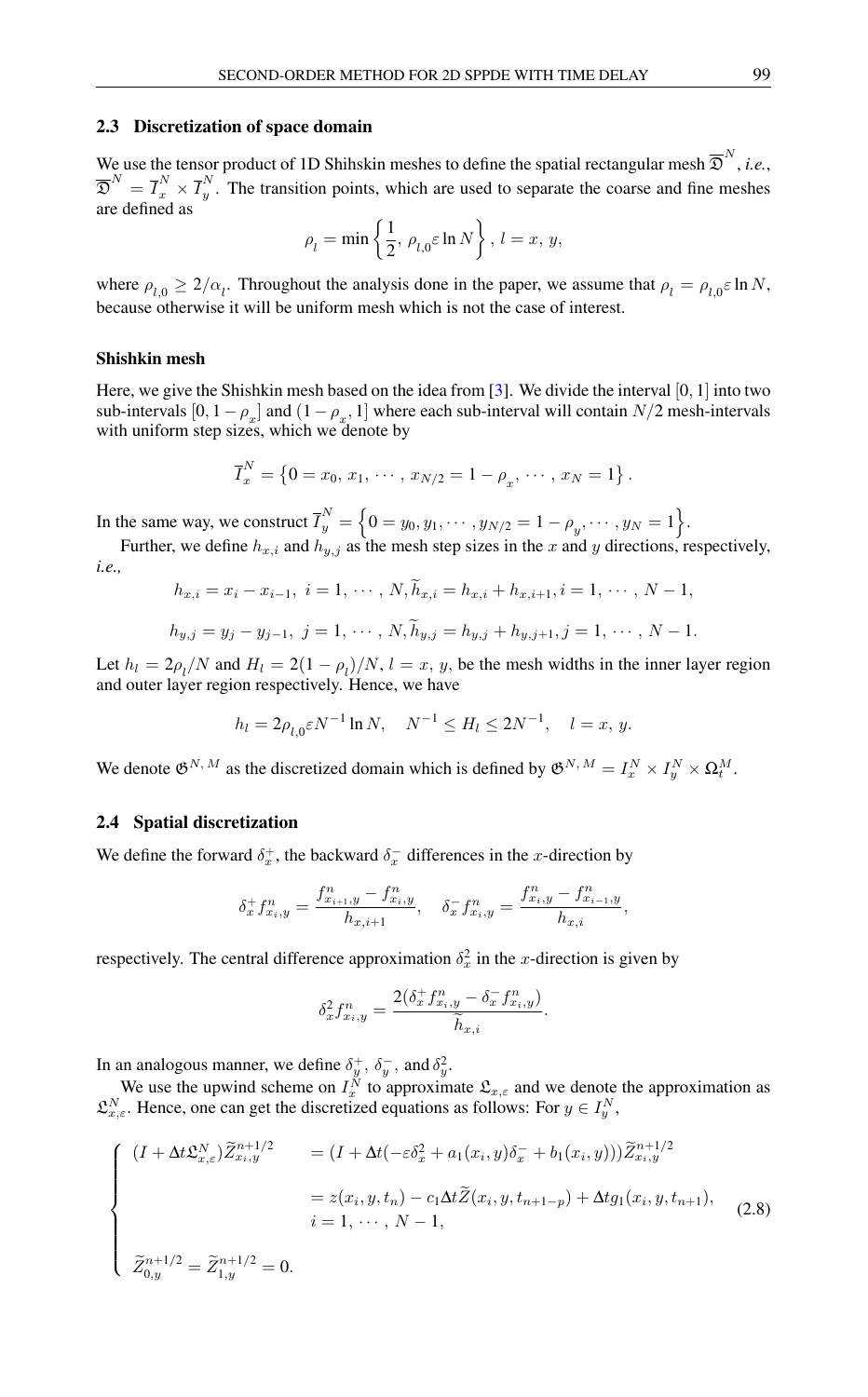Similarly, for  $x \in I_x^N$ ,

<span id="page-4-0"></span>
$$
\begin{cases}\n(I + \Delta t \mathfrak{L}_{y,\varepsilon}^N) \widetilde{Z}_{x,y_j}^{n+1} &= (I + \Delta t (-\varepsilon \delta_y^2 + a_2(x, y_j)\delta_y^- + b_2(x, y_j))) \widetilde{Z}_{x,y_j}^{n+1} \\
&= \widetilde{Z}_{x,y_j}^{n+1/2} - c_2 \Delta t \widetilde{Z}(x, y_j, t_{n+1-p}) + \Delta t g_2(x, y_j, t_{n+1}), \\
j = 1, \cdots, N - 1, \\
\widetilde{Z}_{x,0}^{n+1} &= \widetilde{Z}_{x,1}^{n+1} = 0,\n\end{cases}
$$
\n(2.9)

where  $Z(x, y, t_m) = z(x, y, t_m)$ , for  $m = 0, \dots, p$ . After rearranging the terms in [\(2.8\)](#page-3-0), we get

$$
\begin{cases}\n(I + \Delta t \mathfrak{L}_{x,\varepsilon}^N) \widetilde{Z}_{x_i,y}^{n+1/2} \equiv v_i^- \widetilde{Z}_{x_{i-1},y}^{n+1/2} + v_i^0 \widetilde{Z}_{x_i,y}^{n+1/2} + v_i^+ \widetilde{Z}_{x_{i+1},y}^{n+1/2} = G_{x_i,y}, \\
i = 1, \cdots, N-1, \\
\widetilde{Z}_{0,y}^{n+1/2} = \widetilde{Z}_{1,y}^{n+1/2} = 0,\n\end{cases}
$$
\n(2.10)

where

$$
\begin{cases}\nv_i^- = \Delta t \left( -\frac{2\varepsilon}{\widetilde{h}_{x,i} h_{x,i}} - \frac{a_1(x_i, y)}{h_{x,i}} \right), & v_i^+ = \Delta t \left( -\frac{2\varepsilon}{\widetilde{h}_{x,i} h_{x,i+1}} \right), \\
v_i^0 = 1 + \Delta t b_1(x_i, y) - v_i^- - v_i^+, \\
G_{x_i, y} = z(x_i, y, t_n) - c_1 \Delta t \widetilde{Z}(x_i, y, t_{n+1-p}) + \Delta t g_1(x_i, y, t_{n+1}).\n\end{cases} (2.11)
$$

One can observe that, for  $i = 1, \dots, N - 1, v_i^- < 0, v_i^+ < 0$  and  $v_i^0 > 0$ , moreover the discretized matrix is strictly diagonally dominant. These facts ensure that the discretized matrix is M-matrix. Hence, the scheme is stable, uniformly. In a similar way for the difference operator of [\(2.9\)](#page-4-0) one can get the above result.

#### 2.5 Error analysis

To do the convergence analysis, we write the fully discretized form as follows:

<span id="page-4-1"></span>
$$
\begin{cases}\n(I + \Delta t \mathfrak{L}_{x,\varepsilon}^{N}) Z_{i,j}^{n+1/2} = Z_{i,j}^{n} & -\Delta t c_{1}(x_{i}, y_{j}) Z_{i,j}^{n+1-p} \\
+ \Delta t g_{1}(x_{i}, y_{j}, t_{n+1}), \ 1 \leq i \leq N - 1,\n\end{cases} (2.12)
$$
\n
$$
Z_{0,j}^{n+1/2} = Z_{N,j}^{n+1/2} = 0, \quad 0 \leq j \leq N,
$$
\n
$$
\begin{cases}\n(I + \Delta t \mathfrak{L}_{y,\varepsilon}^{N}) Z_{i,j}^{n+1} = Z_{i,j}^{n+1/2} & -\Delta t c_{2}(x_{i}, y_{j}) Z_{i,j}^{n+1-p} \\
+ \Delta t g_{2}(x_{i}, y_{j}, t_{n+1}), \ 1 \leq j \leq N - 1,\n\end{cases} (2.13)
$$
\n
$$
Z_{i,0}^{n+1} = Z_{i,N}^{n+1} = 0, \quad 0 \leq i \leq N,
$$
\n
$$
Z_{i,j}^{-m} = \varphi_{b}(x_{i}, y_{j}, -t_{m}),
$$

for  $i, j = 0, \dots, N$ , and  $m = 0, \dots, p$ .

**Theorem 2.3.** At time level  $t_n = n\Delta t$ , let z and  $\{Z^n\}$  be the solution of continuous problem [\(1.1\)](#page-0-0) *and solution of fully discrete problem [\(2.12\)](#page-4-1)-[\(2.13\)](#page-4-1), respectively, then*

$$
||z(x_i, y_j, t_n) - Z_{i,j}^n||_{\infty} \le C(\Delta t + N^{-1+\beta} \ln N), \text{ for } (x_i, y_j, t_n) \in \mathfrak{G}^{N, M},
$$

*for a*  $\varepsilon$ *, N independent positive constant C, with*  $0 < \beta < 1$ *.* 

*Proof.* The proof can be found in [\[16\]](#page-15-16).

For the accuracy improvement, we propose the Richardson extrapolation technique, which is discussed in the next section.

 $\Box$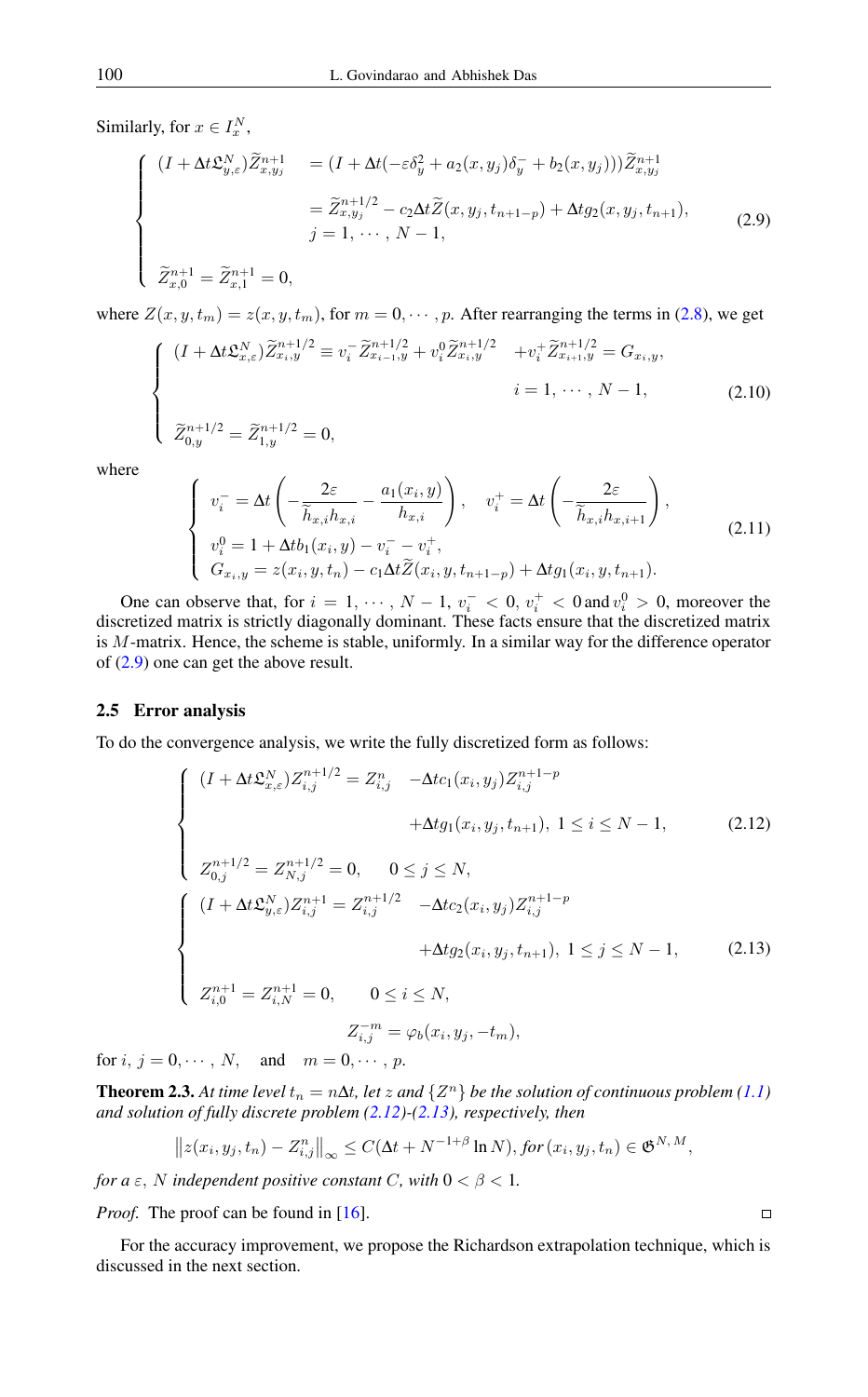#### <span id="page-5-0"></span>3 Post processing technique for the discrete solution

# 3.1 Extrapolation for  $\widetilde{z}$

By following the technique discussed in [\[17\]](#page-15-17), we get

$$
\widetilde{z}_{extp}t(t_n) = 2\widetilde{z}(t_n) - \widetilde{z}(t_n), \quad t_n \in \Omega_t^M,
$$
\n(3.1)

where  $\tilde{z}$  is semidiscrete solution of [\(2.4\)](#page-2-1)-[\(2.5\)](#page-2-2) on  $\Omega_t^{2M}$ , with 2M intervals in the t-direction.

#### Error bound for  $\widetilde{z}_{extpt}$

<span id="page-5-1"></span>**Theorem 3.1.** Let  $z(t_n)$  be the exact solution of [\(1.1\)](#page-0-0) and  $\tilde{z}_{extr^*}(t_n)$  be the time extrapolated *solution of*  $z(t_n)$ *, then for*  $t_n \in \Omega_t^M$ *,* 

$$
|(z-\widetilde{z}_{extp^t})(x,y,t_n)|=O(\Delta t^3).
$$

*Proof.* The proof can be done case-wise depending upon the different time interval.

**Case 1.** For the first time interval, *i.e.*, for  $n = 0, \dots, p$ , the error estimate  $|z(t_n) - z(t_n)|$  $\widetilde{z}_{expt}(t_n)| = O(\Delta t^3)$  can be obtained by following [\[17\]](#page-15-17), as the initial condition is given for the first time interval the first time interval.

Case 2. Main difficulty occurs when the initial condition can not be used, *i.e.*, for the case  $n \geq p+1$ . To derive the nodal error  $|z(t_n)-\tilde{z}_{expt}(t_n)|$ , for  $n = p+1, \ldots, 2p$ , first we combine  $(2.4)$  and  $(2.5)$ , which provides

$$
(I + \Delta t \mathfrak{L}_{x,\varepsilon})((I + \Delta t \mathfrak{L}_{y,\varepsilon})\tilde{z}^{n+1} - \Delta t g_2(x, y, t_{n+1}) + c_2 \Delta t \tilde{z}(x, y, t_{n+1-p}))
$$
  
=  $-c_1 \Delta t \tilde{z}(x, y, t_{n+1-p}) + z^n(x, y) + \Delta t g_1(x, y, t_{n+1}),$ 

then we get

$$
(I + \Delta t \mathfrak{L}_{x,\varepsilon} + \Delta t \mathfrak{L}_{y,\varepsilon}) \widetilde{z}^{n+1} = z^n(x, y) + \Delta t g(x, y, t_{n+1}) - (\Delta t)^2 \mathfrak{L}_{x,\varepsilon} \mathfrak{L}_{y,\varepsilon} \widetilde{z}^{n+1}
$$
  
\n
$$
-c_2 \Delta t \widetilde{z}(x, y, t_{n+1-p}) - c_1 \Delta t \widetilde{z}(x, y, t_{n+1-p}) +
$$
  
\n
$$
c_2 (\Delta t)^2 \mathfrak{L}_{x,\varepsilon} \widetilde{z}(x, y, t_{n+1-p}) + (\Delta t)^2 \mathfrak{L}_{x,\varepsilon} g_2(x, y, t_{n+1})
$$
  
\n
$$
= z^n(x, y) + \Delta t g(x, y, t_{n+1}) - c \Delta t \widetilde{z}(x, y, t_{n+1-p})
$$
  
\n
$$
+ c_2 (\Delta t)^2 \mathfrak{L}_{x,\varepsilon} \widetilde{z}(x, y, t_{n+1-p})
$$
  
\n
$$
+ (\Delta t)^2 \mathfrak{L}_x g_2(x, y, t_{n+1}) - (\Delta t)^2 \mathfrak{L}_x \mathfrak{L}_y \widetilde{z}^{n+1}.
$$

Since  $t \in (\tau, 2\tau]$ , we have

$$
(I + \Delta t \mathfrak{L}_{x,\varepsilon} + \Delta t \mathfrak{L}_{y,\varepsilon}) \widetilde{z}^{n+1} = z^n(x, y) + \Delta t g - c \Delta t \widetilde{z}_\tau(x, y, t_{n+1-p}) +
$$
  
\n
$$
c_2(\Delta t)^2 \mathfrak{L}_{x,\varepsilon} \widetilde{z}_\tau(x, y, t_{n+1-p}) + (\Delta t)^2 \mathfrak{L}_x g_2(x, y, t_{n+1})
$$
  
\n
$$
-(\Delta t)^2 \mathfrak{L}_x \mathfrak{L}_y \widetilde{z}^{n+1},
$$

where  $\tilde{z}_{\tau}(x, y, t)$  is the solution of [\(2.4\)](#page-2-1)-[\(2.5\)](#page-2-2) at  $t \in [0, \tau]$ .

Again the PDE  $(1.1)$  can be written in semidiscrete form as

$$
\frac{z(t_{n+1}) - z(t_n)}{\Delta t} + (\mathfrak{L}_{x,\varepsilon} + \mathfrak{L}_{y,\varepsilon})z(t_{n+1}) = -cz(x, y, t_{n+1-p}) + g(x, y, t_{n+1}) -\frac{\Delta t}{2}z_{tt}(t_{n+1}) + O(\Delta t^2),
$$

which implies that

$$
(I + \Delta t \mathfrak{L}_{x,\varepsilon} + \Delta t \mathfrak{L}_{y,\varepsilon}) z(t_{n+1}) = z^n - c \Delta t z(x, y, t_{n+1-p}) + \Delta t g(x, y, t_{n+1}) - \frac{(\Delta t)^2}{2} z_{tt}(t_{n+1}) + O(\Delta t^3).
$$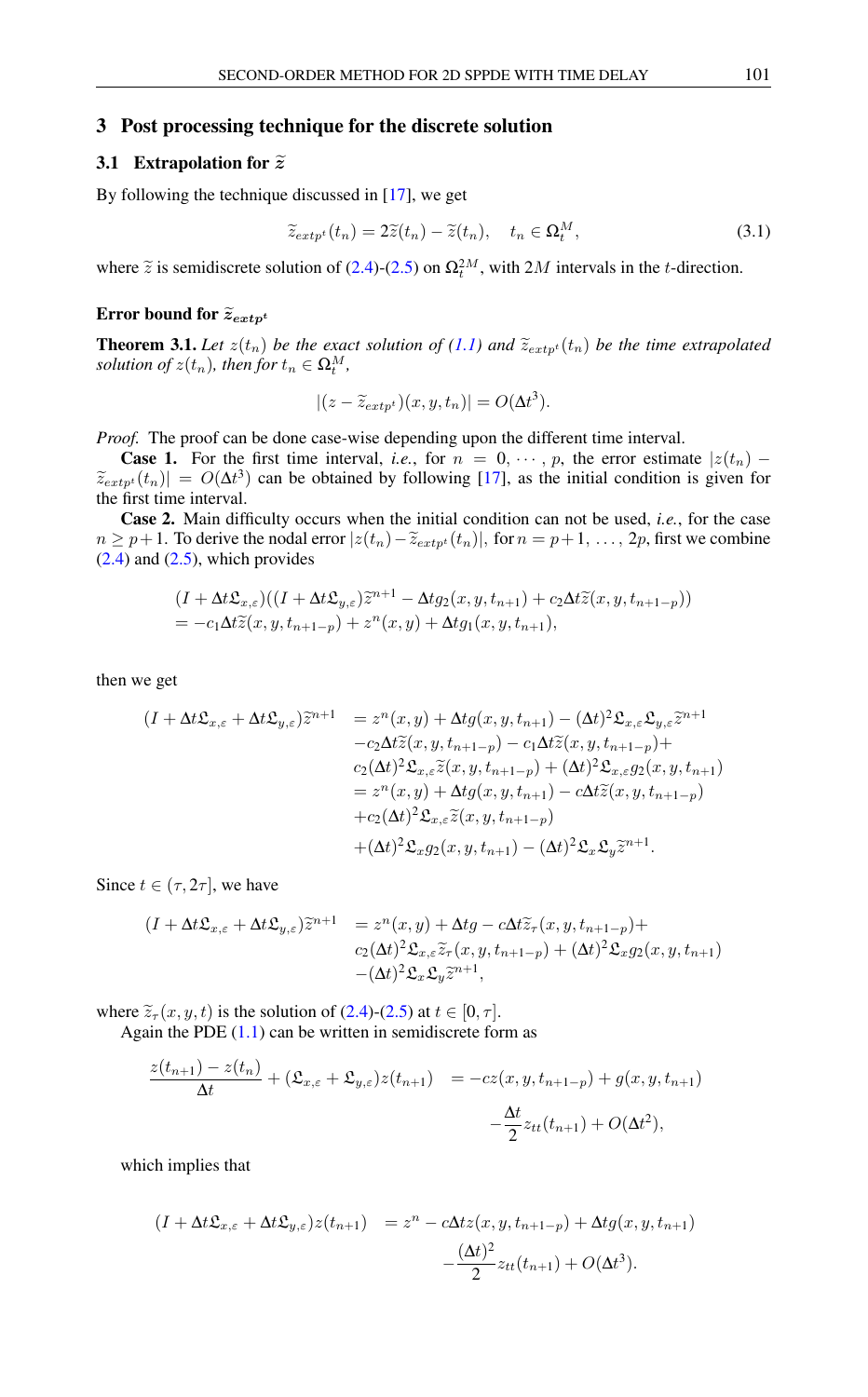Therefore, the local truncation error is

$$
(I + \Delta t \mathfrak{L}_{x,\varepsilon} + \Delta t \mathfrak{L}_{y,\varepsilon})(\tilde{z}^{n+1} - z(t_{n+1})) = -c \Delta t (\tilde{z}_{\tau}(x, y, t_{n+1-p}) -z_{\tau}(x, y, t_{n+1-p})) + c_2(\Delta t)^2 \mathfrak{L}_{x,\varepsilon} \tilde{z}_{\tau}(x, y, t_{n+1-p}) - (\Delta t)^2 \mathfrak{L}_{x,\varepsilon} \mathfrak{L}_{y,\varepsilon} \tilde{z}^{n+1} + (\Delta t)^2 \mathfrak{L}_{x,\varepsilon} g_2(x, y, t_{n+1}) + \frac{(\Delta t)^2}{2} z_{tt}(t_{n+1}) + O(\Delta t^3),
$$
\n(3.2)

where  $z_{\tau}(x, y, t)$  is the solution of [\(1.1\)](#page-0-0) at  $t \in [0, \tau]$ . Since  $|\tilde{z}_{\tau}(x, y, t_{n+1-p}) - z_{\tau}(x, y, t_{n+1-p})| \leq C(\Delta t)^2$ ,

$$
(I + \Delta t \mathfrak{L}_{x,\varepsilon} + \Delta t \mathfrak{L}_{y,\varepsilon})(\tilde{z}^{n+1} - z(t_{n+1})) = c_2(\Delta t)^2 \mathfrak{L}_{x,\varepsilon} \tilde{z}_\tau(x, y, t_{n+1-p}) -
$$
  

$$
(\Delta t)^2 \mathfrak{L}_{x,\varepsilon} \mathfrak{L}_{y,\varepsilon} \tilde{z}^{n+1} + (\Delta t)^2 \mathfrak{L}_{x,\varepsilon} g_2(x, y, t_{n+1}) + \frac{(\Delta t)^2}{2} z_{tt}(t_{n+1}) + O(\Delta t^3).
$$
 (3.3)

Next, by assuming  $\chi = c_2 \mathfrak{L}_{x,\varepsilon} \widetilde{z}_\tau(x, y, t_{n+1-p}) - \mathfrak{L}_{x,\varepsilon} \mathfrak{L}_{y,\varepsilon} \widetilde{z}(x, y, t_{n+1}) + \mathfrak{L}_{x,\varepsilon}(g_2) + (1/2)z_{tt}(t_{n+1})$ and following the process used in [\[17\]](#page-15-17), we can get  $(z - \tilde{z}_{extp}t)(x, y, t_{n+1}) = O(\Delta t^3)$ .<br>We can find the same outcome for  $t > 2\tau$  in an analogous way.

We can find the same outcome for  $t \geq 2\tau$  in an analogous way.

# 3.2 Extrapolation for  $\widetilde{Z}$

Here, we introduce the extrapolation formula for the space discrete solution as follows:

$$
\widetilde{Z}_{extp}(x_i, y_j) = 2\widetilde{\widetilde{Z}}(x_i, y_j) - \widetilde{Z}(x_i, y_j), \quad (x_i, y_j) \in \mathfrak{D}^N,
$$
\n(3.4)

<span id="page-6-0"></span> $\Box$ 

The forumula  $(3.4)$  can be derived easily by following the idea used in [\[17\]](#page-15-17) and [\[16\]](#page-15-16), where,  $\bar{Z}_{x_i, y_j}^n$  and  $\bar{Z}(\tilde{x}_i, \tilde{y}_j)$  are the numerical solutions of the discrete problem [\(2.8\)](#page-3-0)-[\(2.9\)](#page-4-0) on the mesh  $\tilde{Z}_{x_i, y_j}^N$  and  $\tilde{Z}_{x_i}^N$  successively.  $\mathfrak{D}^N$  and  $\mathfrak{D}^{2N}$ , respectively.

For the sake of further analysis, we decompose z in right hand side of [\(2.4\)](#page-2-1) as  $r + s$ , where r and s are the outer and inner components, respectively. Similarly  $\tilde{R} + \tilde{S}$  and  $\tilde{R} + \tilde{S}$  are the decompositions of the solution  $\tilde{Z}_{x_i,y}^{n+1/2}$  of [\(2.8\)](#page-3-0) in the domains  $\mathfrak{G}^{N,M}$  and  $\mathfrak{G}^{N,2M}$ , respectively. Further, we decompose  $\tilde{z}$  as  $\tilde{z} = \tilde{\psi}_r + \tilde{\psi}_s$ . The outer components  $\tilde{r}$  and r are further decomposed into  $\tilde{r} = \tilde{r}_0 + \varepsilon \tilde{r}_1 + \varepsilon^2 \tilde{r}_2$  and  $r = r_0 + \varepsilon r_1 + \varepsilon^2 r_2$ , which satisfy the following equation:

$$
\begin{cases}\n-\varepsilon \Delta t \tilde{r}''(x) + a_1(x, y) \Delta t \tilde{r}'(x) + (1 + \Delta t b_1(x, y)) \tilde{r}(x) \\
= r(x, y, t_n) - c_1(x, y) \Delta t \tilde{r}(x, y, t_{n+1-p}) + \Delta t g_1(x, y, t_{n+1}), \quad y \in (0, 1), \\
\tilde{r}(0) = 0, \quad \tilde{r}(1) = \sum_{i=0}^3 \varepsilon^i \tilde{r}_i(1, t), \\
\tilde{r}(x, y, t_{n+1-p}) = \tilde{z}_\tau(x, y, t_{n+1-p}).\n\end{cases} \tag{3.5}
$$

The inner components  $\tilde{s}$  and s satisfy the equation given below:

<span id="page-6-1"></span>
$$
\begin{cases}\n-\varepsilon \Delta t \tilde{s}''(x) + a_1(x, y) \Delta t \tilde{s}'(x) + (1 + \Delta t b_1(x, y)) \tilde{s}(x) = s(x, y, t_n) - \\
c_1(x, y) \Delta t \tilde{s}(x, y, t_{n+1-p}), \quad y \in (0, 1), \\
\tilde{s}(0) = 0, \quad \tilde{s}(1) = \tilde{z}^{n+1/2} |_{x=1} - \tilde{r}(1), \\
\tilde{s}(x, y, t_{n+1-p}) = 0.\n\end{cases}
$$
\n(3.6)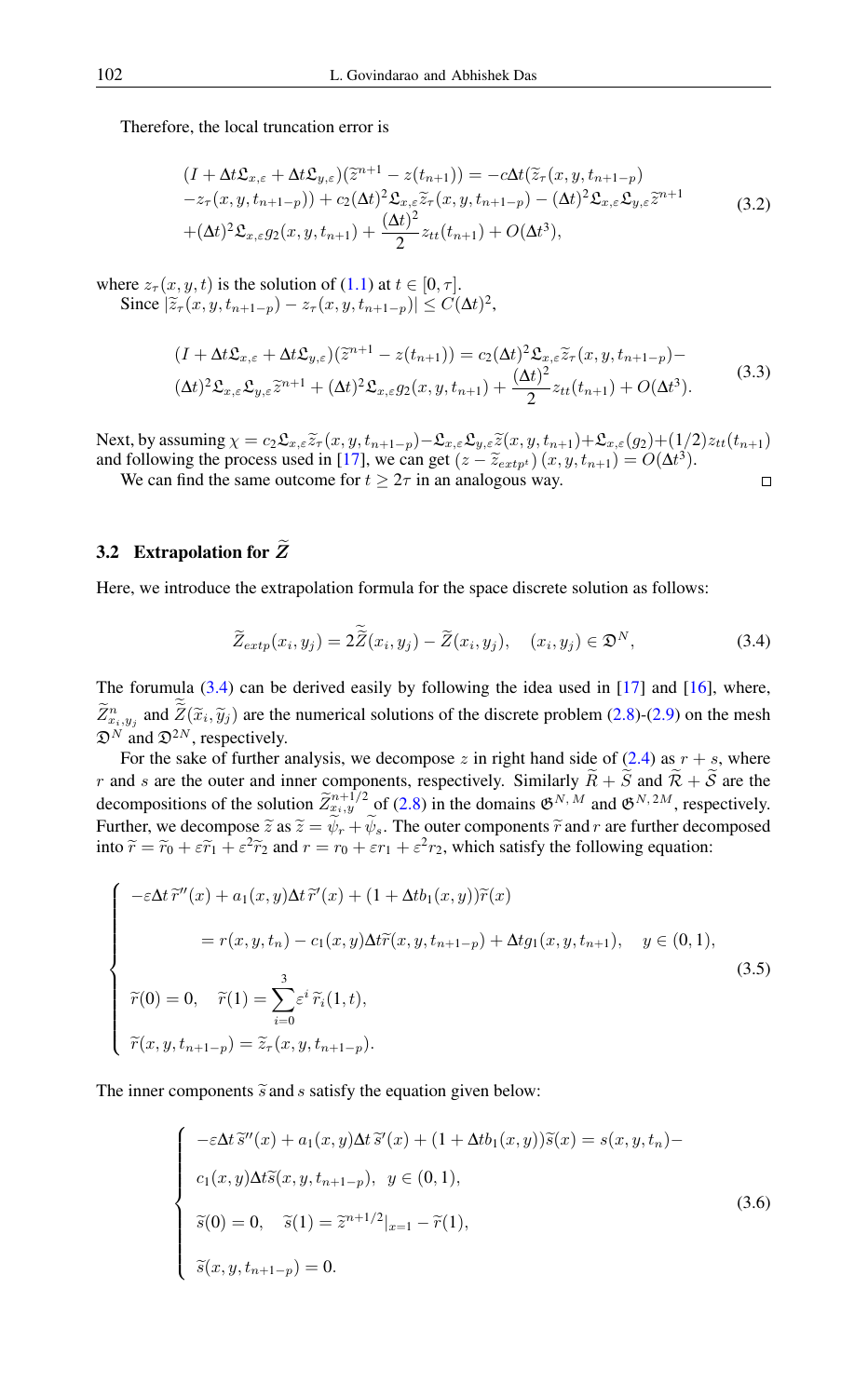The discrete solutions  $\widetilde{R}$  and  $\widetilde{S}$  satisfy the following discrete equations

<span id="page-7-1"></span>
$$
\begin{cases}\n(I + \Delta t \mathfrak{L}_{x,\varepsilon}^N)\tilde{R} &= (I + \Delta t(-\varepsilon \delta_x^2 + a_1(x_i, y)\delta_x^- + b_1(x_i, y)))\tilde{R} \\
&= r(x_i, y, t_n) - \Delta t c_1(x_i, y)\tilde{R}(x_i, y, t_{n+1-p}) \\
+ \Delta t g_1(x_i, y, t_{n+1}), \quad i = 1, \cdots, N-1, \\
\tilde{R}_0 = \tilde{r}(0), \qquad \tilde{R}_1 = \tilde{r}(1), \\
\tilde{R}(x_i, y, t_{n+1-p}) &= \tilde{Z}_1(x_i, y, t_{n+1-p})), \\
(I + \Delta t \mathfrak{L}_{x,\varepsilon}^N)\tilde{S} &= (I + \Delta t(-\varepsilon \delta_x^2 + a_1(x_i, y)\delta_x^- + b_1(x_i, y)))\tilde{S} \\
&= s(x_i, y, t_n) - \Delta t c_1(x_i, y)\tilde{S}(x_i, y, t_{n+1-p}), \\
i = 1, \cdots, N-1, \\
\tilde{S}_0 = \tilde{s}(0), \qquad \tilde{S}_1 = \tilde{s}(1), \\
\tilde{S}(x_i, y, t_{n+1-p}) &= 0,\n\end{cases} \tag{3.7}
$$

respectively.

We write the error in the following form:

$$
(\widetilde{Z}-\widetilde{z})(x_i,y,t_{n+1/2})=(\widetilde{R}-\widetilde{r})(x_i,y,t_{n+1/2})+(\widetilde{S}-\widetilde{s})(x_i,y,t_{n+1/2}).
$$

# Extrapolation technique for the outer and inner components

<span id="page-7-0"></span>Lemma 3.2. *The local truncation error after extrapolation in the time direction associated to the smooth component satisfies*

$$
(\widetilde{R}_{extp^t} - \widetilde{r}_{extp^t})(x_i, y, t_{n+1/2}) = h_{x,i}\eta(x_i, y) + O(N^{-2}),
$$

where  $\widetilde{R}^{n+1/2}_{expt}$  and  $\widetilde{r}^{n+1/2}_{expt}$  are the extrapolated solutions in the time direction for  $\widetilde{R}^{n+1/2}$  and  $\widetilde{R}^{n+1/2}$  $\widetilde{r}^{n+1/2}$ , respectively.

*Proof.* By using Taylor's expansion, [\(2.6\)](#page-2-3) and  $\varepsilon < N^{-1} < H_x$ , we get,

$$
(I + \Delta t \mathfrak{L}_{x,\varepsilon}^N)(\tilde{R} - \tilde{r})(x_i, y, t_{n+1/2})
$$
  
=  $r(x_i, y, t_n) - \Delta t c_1(x_i, y) \tilde{R}(x_i, y, t_{n+1-p}) + \Delta t g_1(x_i, y, t_n) - (I + \Delta t \mathfrak{L}_{x,\varepsilon}^N) \tilde{r}(x_i, y, t_{n+1/2})$   
=  $r(x_i, y, t_n) - \Delta t c_1(x_i, y) \tilde{R}(x_i, y, t_{n+1-p}) + (I + \Delta t \mathfrak{L}_{x,\varepsilon}) \tilde{r}^{n+1/2} - r(x_i, y, t_n)$   
+  $\Delta t c_1(x_i, y) \tilde{r}(x_i, y, t_{n+1-p}) - (I + \Delta t \mathfrak{L}_{x,\varepsilon}^N) \tilde{r}(x_i, y, t_{n+1/2})$   
=  $-c_1 \Delta t (\tilde{R}(x_i, y, t_{n+1-p}) - \tilde{r}(x_i, y, t_{n+1-p})) + ((I + \Delta t \mathfrak{L}_{x,\varepsilon}) - (I + \Delta t \mathfrak{L}_{x,\varepsilon}^N)) \tilde{r}(x_i, y, t_{n+1/2}).$ 

To prove the required result, we discuss case-wise depending on the time intervals.

**Case 1.** For  $t \in (0, \tau]$ , we can use the given initial condition, and the required bound can be obtained by following the idea of [\[17\]](#page-15-17).

**Case 2.** For  $t \in (\tau, 2\tau]$ 

$$
(I + \Delta t \mathfrak{L}_{x,\varepsilon}^N)(\widetilde{R} - \widetilde{r})(x_i, y, t_{n+1/2})
$$
  
=  $-c_1 \Delta t N^{-1} \ln N + \frac{\Delta t}{2} \frac{h_{x,i}}{2} a_1(x_i, y) \frac{\partial^2 \widetilde{r}}{\partial x^2} (x_i, y, t_{n+1/2}) + O(H_x^2)$   
=  $-c_1 \Delta t N^{-1} \ln N + h_{x_i,y} (I + \Delta t \mathfrak{L}_{x,\varepsilon}) \eta(x_i, y) + O(H_x^2),$ 

where  $\eta$  denotes the smooth component of E and E is defined as the solution of

$$
\begin{cases}\n(I + \Delta t \mathfrak{L}_{x,\varepsilon})E = \frac{\Delta t}{2} a_1(x,y) \frac{\partial^2 \widetilde{r}}{\partial x^2}(x,y,t_{n+1}), & y \in (0,1), \\
E(0) = E(1) = 0.\n\end{cases}
$$
\n(3.8)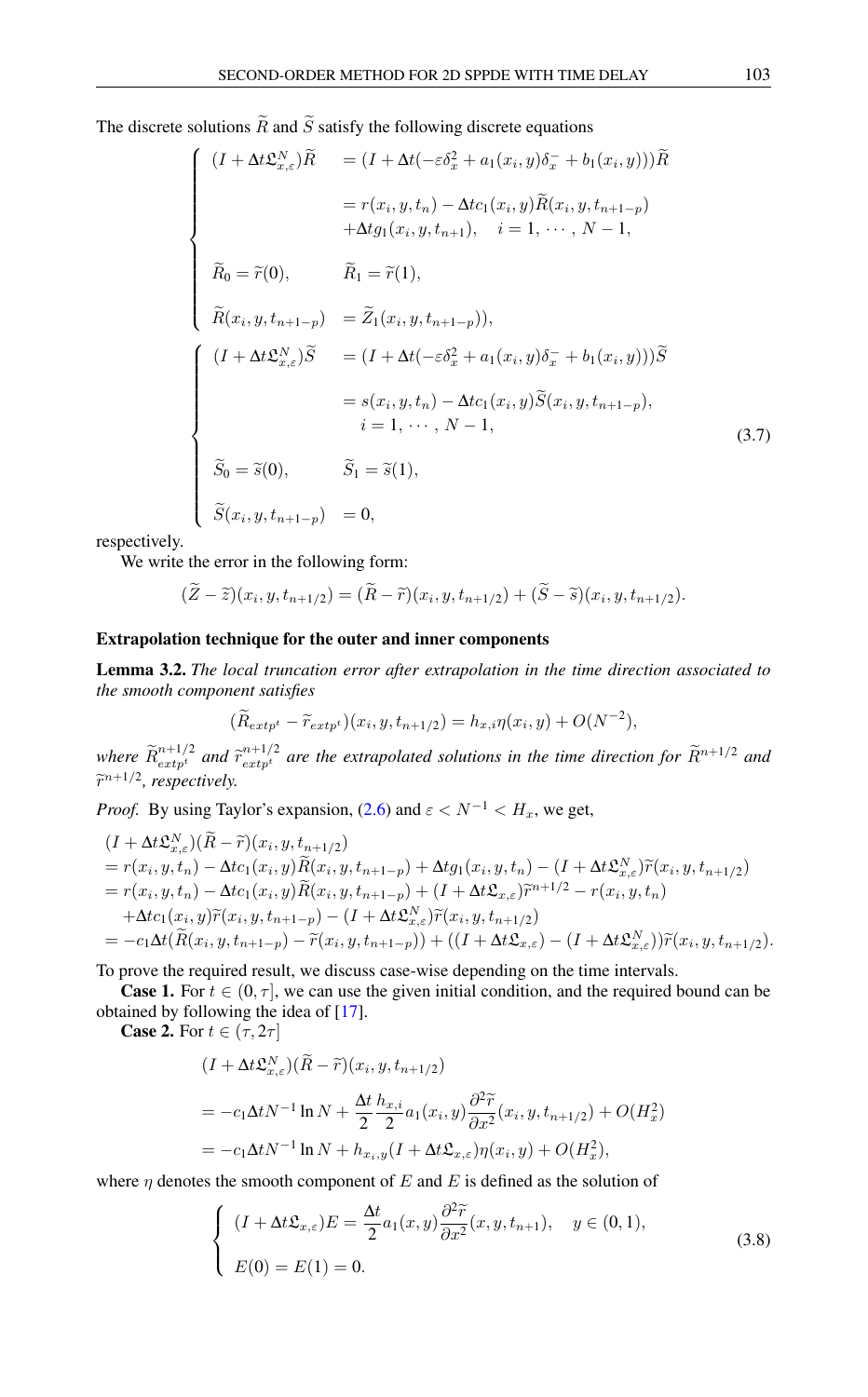With the application of comparison principle together with an appropriate barrier function, we get  $(R - \widetilde{r})(x_i, y, t_{n+1/2}) = -c_1 \Delta t N^{-1} \ln N + h_{x_i, y} \eta(x_i, y) + O(H_x^2)$ .<br>Similarly in the finer mesh

Similarly, in the finer mesh

$$
(\widetilde{\mathcal{R}} - \widetilde{\psi}_r)(x_i, y, t_{n+1/2}) = -c_1 \frac{\Delta t}{2} N^{-1} \ln N + h_{x_i, y} \eta(x_i, y) + O(H_x^2).
$$

Therefore, we get

$$
(\widetilde{R}_{extp^t} - \widetilde{r}_{extp^t})(x_i, y, t_{n+1/2}) = h_{x,i}\eta(x_i, y) + O(N^{-2}).
$$

**Case 3.** Analogously, the required bound can be obtained for  $t_n \geq 2\tau$ .

Now, by using the Lemma [3.2](#page-7-0) and following the process done in [\[17\]](#page-15-17), we can have the following two lemmas.

<span id="page-8-1"></span>**Lemma 3.3.** The error bound for smooth component  $R(x_i, y, t_{n+1/2})$  after extrapolation is given *as*

$$
\left| \left( \widetilde{R}_{extp} - \widetilde{r}_{extp} \right) (x_i, y, t_{n+1/2}) \right| \leq C N^{-2},
$$

*where*  $\varepsilon \leq N^{-1}$ *.* 

<span id="page-8-2"></span>**Lemma 3.4.** The error bound for singular component  $S(x_i, y, t_{n+1/2})$  after extrapolation is *given as*

$$
\left(\widetilde{S}_{extp} - \widetilde{s}_{extp}t\right)(x_i, y, t_{n+1/2}) \le CN^{-2}, \quad \text{for} \quad 1 \le i \le N/2,
$$

*where*  $\varepsilon \leq N^{-1}$ *.* 

Next, we will find the effect of the Richardson extrapolation on  $x_i \in (1 - \rho_x, 1]$ . We have,

<span id="page-8-0"></span>
$$
\begin{split}\n\left(I + \Delta t \mathfrak{L}_{x,\varepsilon}^{N}\right) \left(\widetilde{S} - \widetilde{s}\right) (x_{i}, y, t_{n+1/2}) \\
= \left(I + \Delta t \mathfrak{L}_{x,\varepsilon}^{N}\right) \widetilde{S}(x_{i}, y, t_{n+1/2}) - \left(I + \Delta t \mathfrak{L}_{x,\varepsilon}^{N}\right) \widetilde{s}(x_{i}, y, t_{n+1/2}) \\
= s(x_{i}, y, t_{n}) - \Delta t c_{1}(x_{i}, y) \widetilde{S}(x_{i}, y, t_{n+1-p}) - \left(I + \Delta t \mathfrak{L}_{x,\varepsilon}^{N}\right) \widetilde{s}, \text{ by using (3.7)} \\
= \left((I + \Delta t \mathfrak{L}_{x,\varepsilon}) - \left(I + \Delta t \mathfrak{L}_{x,\varepsilon}^{N}\right)\right) \widetilde{s} \\
+ c_{1}(x_{i}, y) \Delta t \left(\widetilde{S}(x_{i}, y, t_{n+1-p}) - \widetilde{s}(x_{i}, y, t_{n+1-p})\right).\n\end{split} \tag{3.9}
$$

For  $t \in (0, \tau]$ , by using the given initial conditions of [\(3.6\)](#page-6-1) and [\(3.7\)](#page-7-1), we can have

$$
\left(\widetilde{S}(x_i,y,t_{n+1-p})-\widetilde{s}(x_i,y,t_{n+1-p})\right)=0.
$$

Now by putting that in  $(3.9)$ , we get

$$
(I + \Delta t \mathfrak{L}_{x,\varepsilon}^N) \left( \widetilde{S} - \widetilde{s} \right) = ((I + \Delta t \mathfrak{L}_{x,\varepsilon}) - (I + \Delta t \mathfrak{L}_{x,\varepsilon}^N)) \widetilde{s}.
$$

Hence, by using the analogues idea of [\[17\]](#page-15-17), one can have

$$
(\widetilde{S} - \widetilde{s})(x_i, y, t_{n+1/2}) = (N^{-1} \ln N) F(x_i, y) + O(N^{-2} \ln^2 N).
$$

Next, for  $t \in (\tau, 2\tau]$ , we know  $\left(\widetilde{S}(x_i, y, t_{n+1-p}) - \widetilde{S}(x_i, y, t_{n+1-p})\right)$  will lie on  $(0, \tau]$ . By using the a result obtained in  $[16]$ , we can get

$$
\left(\widetilde{S}(x_i, y, t_{n+1-p}) - \widetilde{s}(x_i, y, t_{n+1-p})\right) \le CN^{-1}\ln N.
$$

Hence,

$$
\left(I + \Delta t \mathfrak{L}_{x,\varepsilon}^N\right)\left(\widetilde{S} - \widetilde{s}\right)(x_i, y, t_{n+1/2}) = \left(\left(I + \Delta t \mathfrak{L}_{x,\varepsilon}\right) - \left(I + \Delta t \mathfrak{L}_{x,\varepsilon}^N\right)\right)\widetilde{s}(x_i, y, t_{n+\frac{1}{2}}) + Cc_1(x_i, y)\Delta t N^{-1} \ln N.
$$

 $\Box$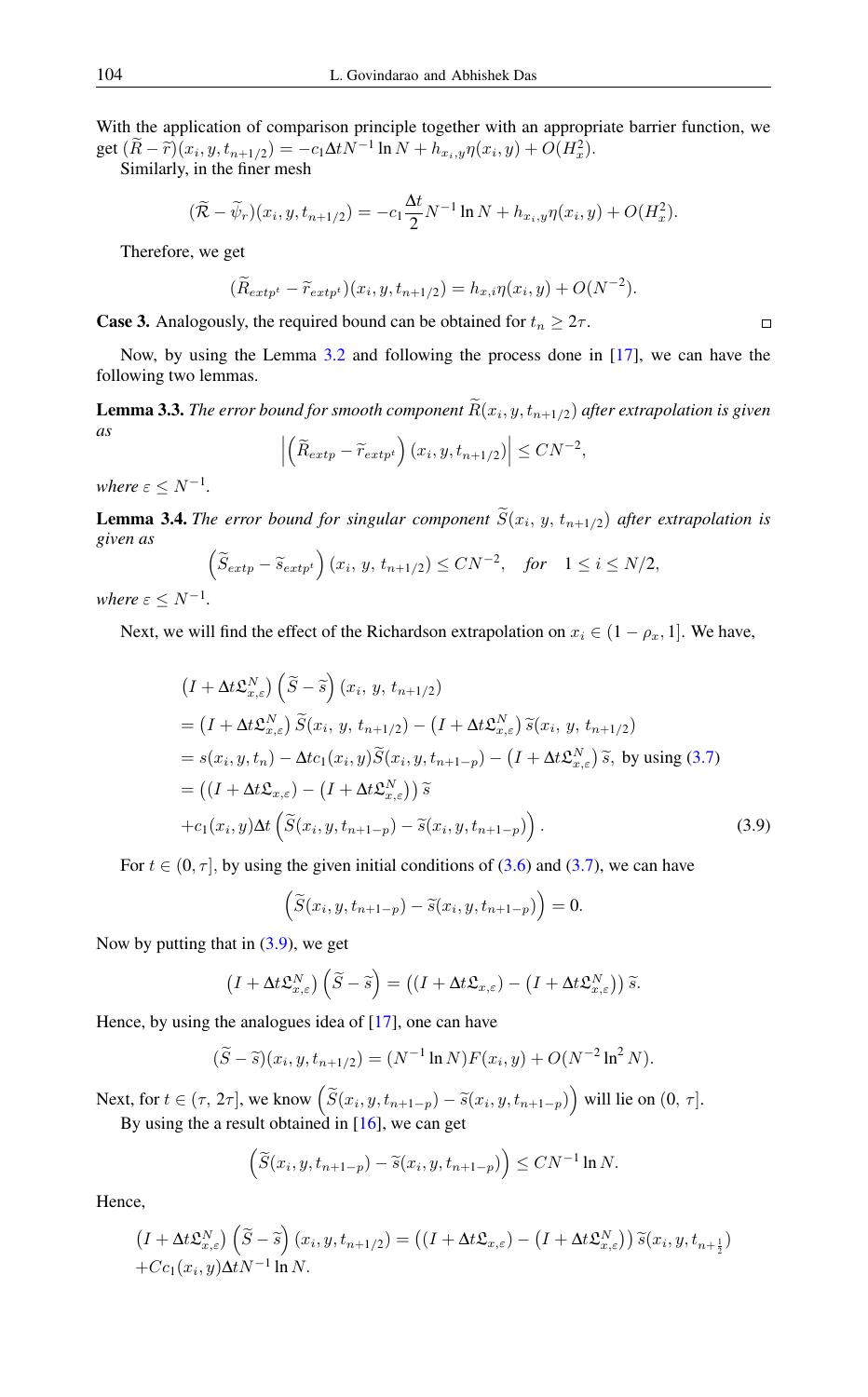With the help of Taylor's expansion, we get

$$
\begin{split} &\left((I+\Delta t\mathfrak{L}_{x,\varepsilon})-\left(I+\Delta t\mathfrak{L}_{x,\varepsilon}^{N}\right)\right)\widetilde{s}(x_{i},y,t_{n+1/2})=-\frac{\varepsilon\Delta th_{x}^{2}}{4!}\left[\frac{\partial^{4}\widetilde{s}}{\partial x^{4}}(\xi_{1})+\frac{\partial^{4}\widetilde{s}}{\partial x^{4}}(\xi_{2})\right] \\ &+\frac{h_{x}\Delta t}{2}a_{1}(x_{i},y)\frac{\partial^{2}\widetilde{s}}{\partial x^{2}}(x_{i},y)-\frac{h_{x}^{2}\Delta t}{3!}a_{1}(x_{i},y)\frac{\partial^{3}\widetilde{s}}{\partial x^{3}}(\xi_{3},y). \end{split}
$$

where  $\xi_1 \in (x_i, x_{i+1})$  and  $\xi_2, \xi_3 \in (x_{i-1}, x_i)$ . Hence, it can be deduced that

$$
(I + \Delta t \mathfrak{L}_{x,\varepsilon}^N) \left( \widetilde{S} - \widetilde{s} \right) (x_i, y, t_{n+1/2}) = \frac{2\varepsilon \Delta t}{\alpha_x} \left( N^{-1} \ln N \right) a_1(x_i, y) \frac{\partial^2 \widetilde{s}}{\partial x^2} (x_i, y)
$$

$$
+ O(\varepsilon^{-1} \exp(-\alpha_x (1 - x_{i+1})/\varepsilon) N^{-2} \ln^2 N)
$$

$$
+ C c_1(x_i, y) \Delta t N^{-1} \ln N,
$$

by using  $(2.7)$ .

To deal with the right side of the above equation, we assume

$$
(I + \Delta t \mathfrak{L}_{x,\varepsilon}) F = \frac{2\varepsilon}{\alpha_x} \Delta t a_1(x, y) \frac{\partial^2 \widetilde{s}}{\partial x^2} (x, y) + C c_1(x_i, y) \Delta t, \quad y \in (0, 1),
$$
  
 
$$
F(1 - \rho_x) = F(1) = 0,
$$

when  $x \in (1 - \rho_x, 1)$ .

Approaching in an analogues way as done in [\[18\]](#page-15-18), we can obtain

$$
(\widetilde{S} - \widetilde{s})(x_i, y, t_{n+1/2}) = (N^{-1} \ln N) F(x_i, y) + O(N^{-2} \ln^2 N).
$$

By proceeding in a similar way, for the entire time domain  $(0, T]$ , we can have

$$
(\widetilde{S} - \widetilde{s})(x_i, y, t_{n+1/2}) = (N^{-1} \ln N) F(x_i, y) + O(N^{-2} \ln^2 N).
$$

Likewise,we get

$$
(\widetilde{S} - \widetilde{\psi}_s)(x_i, y, t_{n+1/2}) = (N^{-1} \ln N) F(x_i, y) + O(N^{-2} \ln^2 N),
$$

in the finer mesh of temporal direction.

Now, by some simple calculations one can get

$$
\left(\widetilde{S}_{extp^t} - \widetilde{s}_{extp^t}\right)(x_i, y, t_{n+1/2}) = (N^{-1}\ln N)F(x_i, y) + O(N^{-2}\ln^2 N).
$$

As we know that

$$
\left|(\widetilde{S}_{extp} - \widetilde{s}_{extp}t)(x_i, y, t_{n+1/2})\right| = \left|(2\widetilde{S}_{extp}t - \widetilde{S}_{extp}t - \widetilde{s}_{extp}t)(x_i, y, t_{n+1/2})\right|,
$$

we can deduce that  $\left|\widetilde{S}_{extrp}(x_i, y, t_{n+1/2}) - \widetilde{S}_{extrp}(x_i, y, t_{n+1/2})\right| \leq CN^{-2}\ln^2 N$ .

By considering the above bounds, we are ready to state the lemma given below.

<span id="page-9-0"></span>**Lemma 3.5.** For  $N/2 + 1 \le i \le N - 1$ , the error related to the inner component  $\widetilde{S}$  after the post *processing technique satisfies*

$$
\left| \left( \widetilde{S}_{extp} - \widetilde{s}_{extp^t} \right) (x_i, y, t_{n+1/2}) \right| \le C \left( N^{-2} \ln^2 N \right).
$$

By merging the results of Lemmas [3.3,](#page-8-1) [3.4](#page-8-2) and [3.5,](#page-9-0) we get

$$
\left| \left( \tilde{z}_{extrp}^{n+1/2} - \tilde{Z}_{extrp}^{n+1/2} \right) (x_i, y) \right| \leq CN^{-2} \ln^2 N. \tag{3.10}
$$

Semidiscrete problems [\(2.4\)](#page-2-1) and [\(2.5\)](#page-2-2) are of almost the same form except for the first term of both equations in right hand side; *i.e.*, the RHS of [\(2.5\)](#page-2-2) involves  $\tilde{z}^{n+1/2}$  contrary to  $z^n$  as in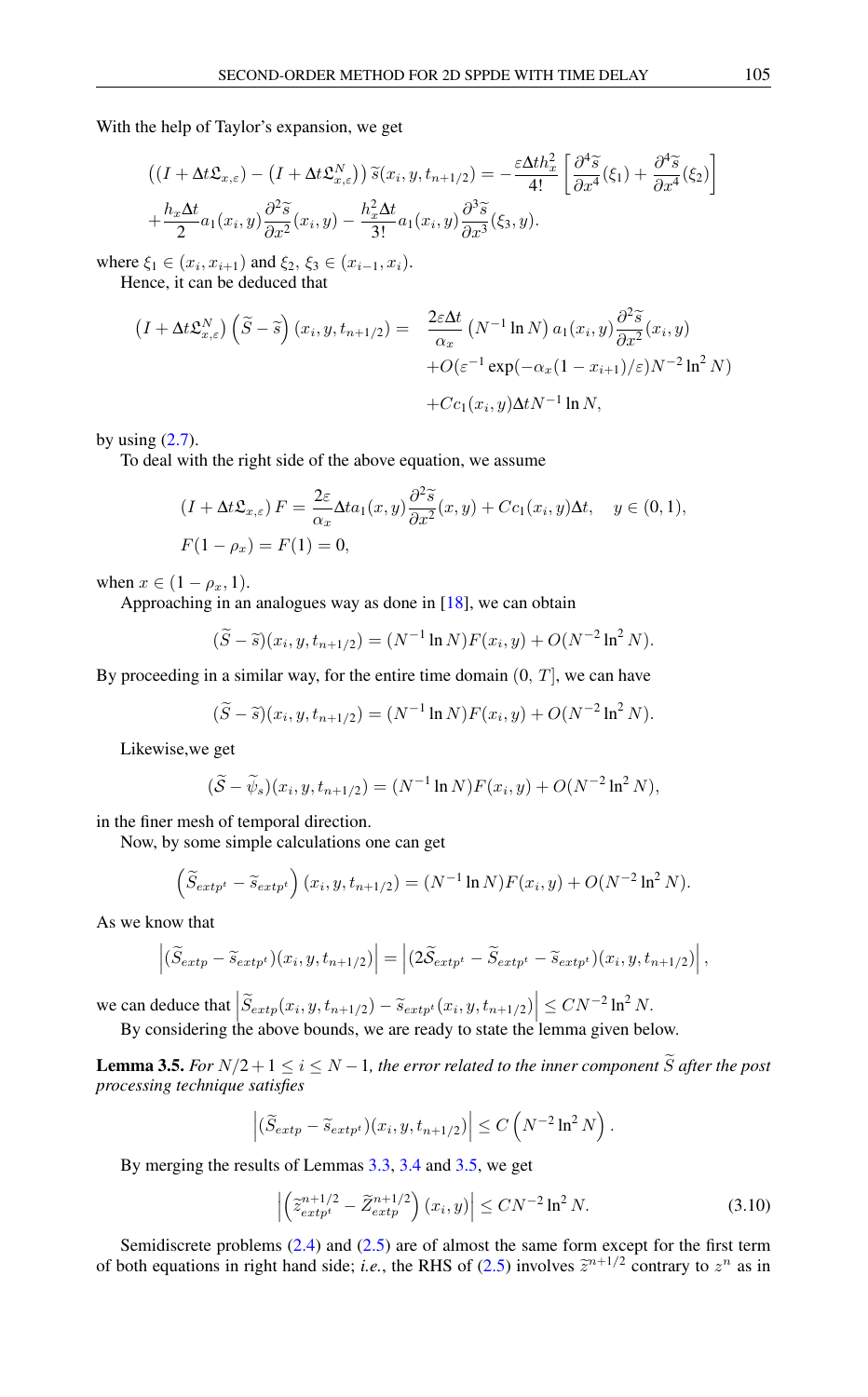[\(2.4\)](#page-2-1). But, by using  $|(\tilde{z}^{n+1/2} - \tilde{z}^{n+1/2})(x_i, y)| \leq CN^{-1} \ln N$ , [\[16\]](#page-15-16) and deriving in an analogues way as before, for  $1 \le j \le N - 1$  we get the error bound as follows:

<span id="page-10-1"></span>
$$
\left| \left( \tilde{z}_{extp}^{n+1} - \tilde{Z}_{extp}^{n+1} \right) (x, y_j) \right| \le C N^{-2} \ln^2 N. \tag{3.11}
$$

We can write

$$
\| (z - Z_{extp}) (x_i, y_j, t_{n+1}) \|_{\infty} \n\le \| (z - \widetilde{z}_{extp^t}) (x_i, y_j, t_{n+1}) \|_{\infty} + \left\| \left( \widetilde{z}_{extp^t} - \widetilde{Z}_{extp} \right) (x_i, y_j, t_{n+1}) \right\|_{\infty} \n+ \left\| \left( \widetilde{Z}_{extp} - Z_{extp} \right) (x_i, y_j, t_{n+1}) \right\|_{\infty}.
$$

Next, by using Theorem [3.1](#page-5-1) and equation  $(3.11)$ , we obtain that

$$
\left\|\left(z-Z_{extp}\right)(x_i,y_j,t_{n+1})\right\|_{\infty}\leq C\left(\Delta t^3+N^{-2}\ln^2 N\right)+\left\|\left(\widetilde{Z}_{extp}-Z_{extp}\right)(x_i,y_j,t_{n+1})\right\|_{\infty},
$$

Hence, we have

$$
\begin{aligned} &\left\| \left( z - Z_{extp} \right) \left( x_i, y_j, t_{n+1} \right) \right\|_{\infty} \leq C \Delta t \left( \Delta t^2 + N^{-2+\beta} \ln^2 N \right) \\ &+ \left\| \left( \widetilde{Z}_{extp} - Z_{extp} \right) \left( x_i, y_j, t_{n+1} \right) \right\|_{\infty}, \end{aligned}
$$

where  $0 < \beta < 1$  and  $N^{-\beta} \le C\Delta t$ .

Since the fully discrete scheme is stable, we can have

$$
\left\|\left(\widetilde{Z}_{extp}-Z_{extp}\right)(x_i,y_j,t_{n+1})\right\|_{\infty}\leq \left\|z(x_i,y_j,t_{n-1})-Z_{extp_{x_i,y_j}}\right\|_{\infty}.
$$

Therefore, we are ready to state the main convergence theorem for the proposed method applied on [\(1.1\)](#page-0-0).

**Theorem 3.6.** *(Error after extrapolation)* If z and  $Z_{extp}$  *denote the solution of* [\(1.1\)](#page-0-0) and the *extrapolated solution of* [\(2.12\)](#page-4-1)<sup>*-*</sup>[\(2.13\)](#page-4-1)</sub> *at time level*  $t_n = n\Delta t$ *, respectively. Then, we have the error bound as follows:*

$$
||z(x_i,y_j,t_n)-Z_{extp}(x_i,y_j,t_n)||_{\infty}\leq C\left(N^{-2+\beta}\ln^2 N+\Delta t^2\right),\text{for }(x_i,y_j,t_n)\in\mathfrak{G}^{N,M},
$$

*where*  $0 < \beta < 1$ *.* 

# <span id="page-10-0"></span>4 Numerical Results

This section is dedicated to confirm the effectiveness of the proposed scheme numerically. We apply the scheme on two test problems and tabulated the results, where we start with  $M = 40$ and  $N = 32$ . Further we doubled the values of M and N. Under the condition of compatibility

$$
g(x, y, t) = 0
$$
, for  $x \in \{0, 1\}$ ,  $y \in \{0, 1\}$ , and  $t \in [0, T]$ ,

to satisfy the property given in  $(2.3)$ , we write  $g(x, y, t)$  as

$$
g_2(x, y, t) = y (g(x, 1, t) - g(x, 0, t)) + g(x, 0, t), \quad g_1(x, y, t) = g(x, y, t) - g_2(x, y, t).
$$

<span id="page-10-2"></span>Example 4.1. Consider the following test problem:

$$
\begin{cases}\nz_t - \varepsilon \Delta z + (1+x)z_x + (2-y)z_y + (x^2 + y^2 + 1)z &= z(x, y, t - 1) + g(x, y, t), \\
(x, y, t) \in \mathfrak{D} \times (0, 2], \\
z(x, y, t) = \varphi_b(x, y, t), \\
z(x, y, t) = 0, \\
(x, y, t) \in \overline{\mathfrak{D}} \times [-1, 0], \\
(x, y, t) \in \partial \mathfrak{D} \times [0, 2].\n\end{cases}
$$
\n(4.1)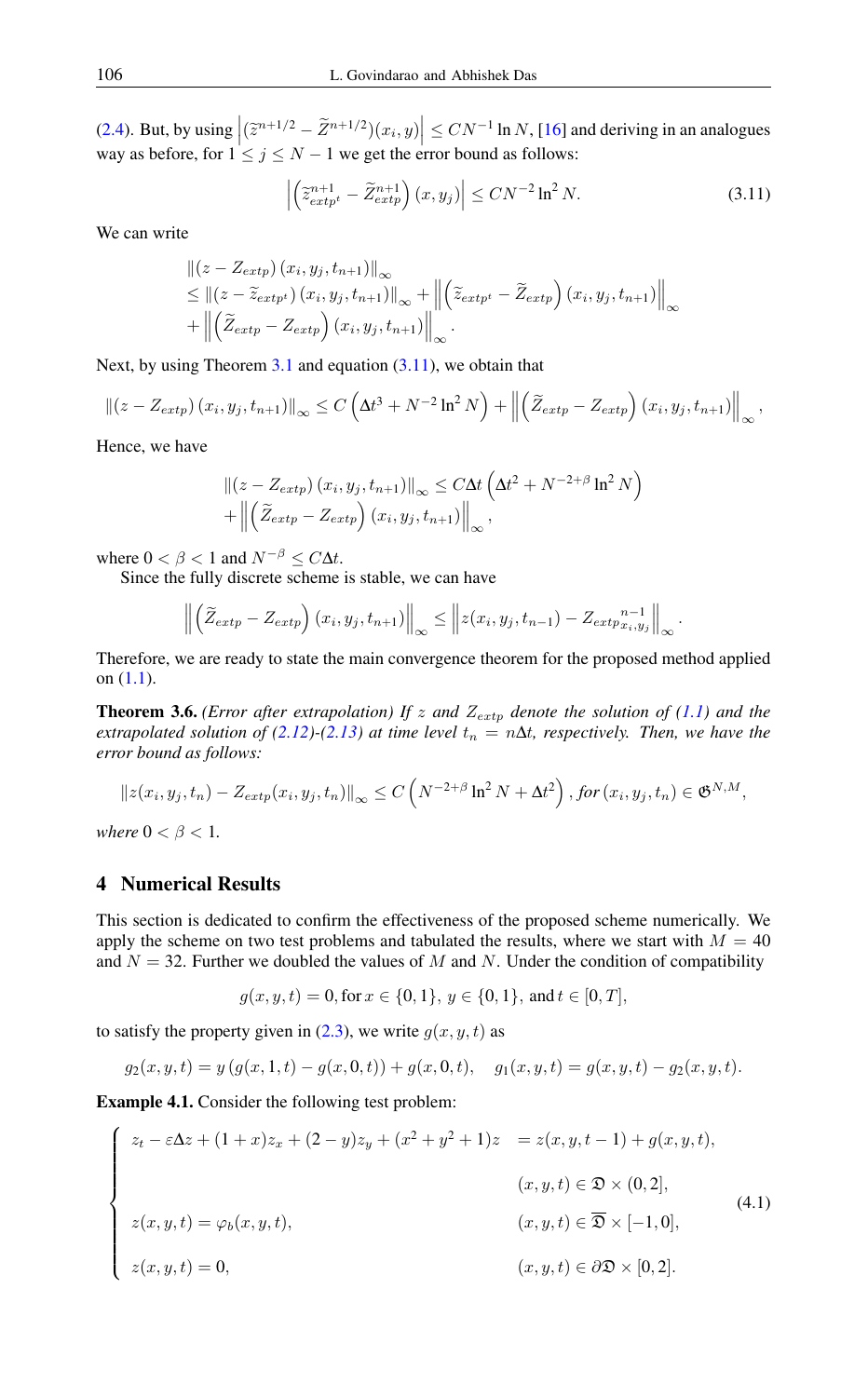

<span id="page-11-1"></span>**Figure 1.** *Extrapolated numerical solutions at*  $N = 32$  *and*  $t = 2$  *for Example* [4.2.](#page-11-0)

We choose the source function  $g(x, y, t)$  and initial data  $\varphi_b(x, y, t)$  to fit with the exact solution

$$
z(x, y, t) = e^{-t}xy(\gamma_1(x) - 1)(\gamma_2(y) - 1),
$$

where

$$
\gamma_1(x)=e^{\frac{-(3-2x-x^2)}{2\varepsilon}}\quad\text{and}\quad\gamma_2(y)=e^{\frac{-(3-4y+y^2)}{2\varepsilon}}.
$$

<span id="page-11-0"></span>Example 4.2. Consider the following test problem:

$$
\begin{cases}\n z_t - \varepsilon \Delta z + z_x + z_y = z(x, y, t - 1) + g(x, y, t), & (x, y, t) \in \mathfrak{D} \times (0, 2] \\
 z(x, y, t) = \varphi_b(x, y, t), & (x, y, t) \in \overline{\mathfrak{D}} \times [-1, 0], \\
 z(x, y, t) = 0, & (x, y, t) \in \partial \mathfrak{D} \times [0, 2].\n\end{cases}
$$
\n(4.2)

We choose the source function  $g(x, y, t)$  and initial data  $\varphi_b(x, y, t)$  to fit with the exact solution

$$
z(x, y, t) = (1 - \exp(-t)) (m_1 + m_2 x + \exp(-(1 - x)/\varepsilon)) (m_1 + m_2 y + \exp(-(1 - y)/\varepsilon)),
$$

where  $m_1 = -\exp(-1/\varepsilon), m_2 = -1 - m_1$ . To visualize the numerical solution, we have given surface plots in Figure [1,](#page-11-1) for different values of  $\varepsilon$ , *i.e.*  $10^{-2}$  and  $10^{-8}$ . One can observe the sharp layer, when  $\varepsilon$  is closed to zero.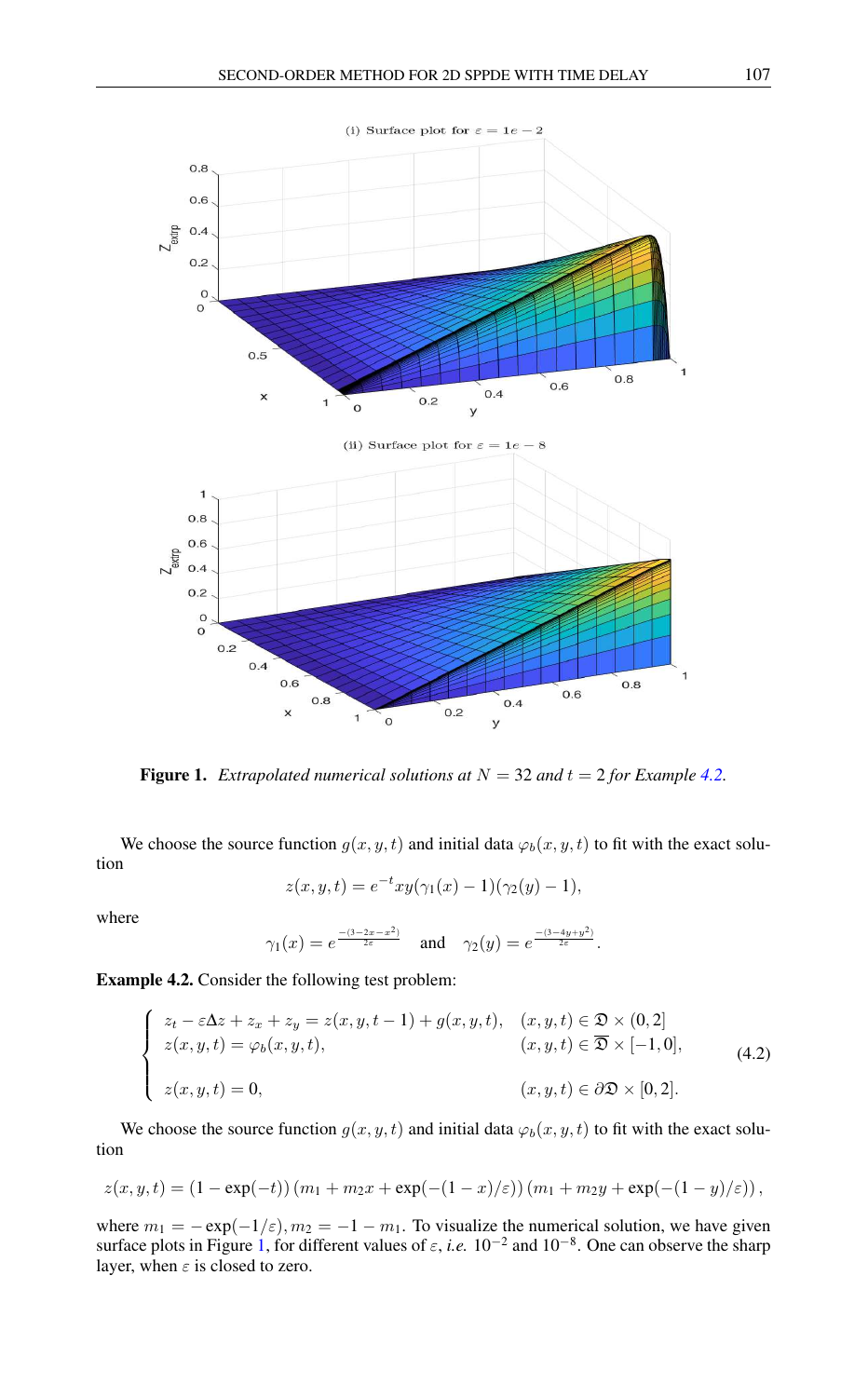For each  $\varepsilon$ , to calculate the maximum pointwise error, we use the formula

$$
e_{\varepsilon}^{N,\Delta t} = \max_{(x_i, y_j, t_n) \in \mathfrak{G}^{N,M}} |z(x_i, y_j, t_n) - Z(x_i, y_j, t_n)|, \quad \text{(before extrapolation)},
$$

and

$$
e_{\varepsilon, \, ext}^{N, \Delta t} = \max_{(x_i, y_j, t_n) \in \mathfrak{G}^{N, M}} |z(x_i, y_j, t_n) - Z_{extp}(x_i, y_j, t_n)|, \quad \text{(after extrapolation)},
$$

where  $z(x_i, y_j, t_n)$  denotes the exact solution,  $Z(x_i, y_j, t_n)$  and  $Z_{extp}(x_i, y_j, t_n)$  denote the numerical solutions obtained before and after extrapolation.

For each  $\varepsilon$ , we calculate the corresponding order of convergence as

$$
p_{\varepsilon}^{N,\Delta t} = \log_2\left(\frac{e_{\varepsilon}^{N,\Delta t}}{e_{\varepsilon}^{2N,\Delta t/2}}\right), \quad \text{(before extrapolation)},
$$

and

$$
p_{\varepsilon, \,extr}^{N, \Delta t} = \log_2 \left( \frac{e_{\varepsilon, \,extr}^{N, \Delta t}}{e_{\varepsilon, \,extr}^{2N, \Delta t/2}} \right), \quad \text{(after extrapolation)}.
$$

Parameter-uniform maximum nodal error is calculated by

$$
e^{N,\Delta t} = \max_{\varepsilon} e^{N,\Delta t}_{\varepsilon}, \quad \text{(before extrapolation)},
$$

and

 $e_{extp}^{N,\Delta t} = \max_{\varepsilon} e_{\varepsilon, ex}^{N,\Delta t}$ (after extrapolation),

and associated order of convergence is calculated as

$$
p^{N,\Delta t} = \log_2\left(\frac{e^{N,\Delta t}}{e^{2N,\Delta t/2}}\right), \quad \text{(before extrapolation)},
$$

and

$$
p_{extr}^{N,\Delta t} = \log_2\left(\frac{e_{extr}^{N,\Delta t}}{e_{extr}^{2N,\Delta t/2}}\right), \quad \text{(after extrapolation)}.
$$

In the Table [1](#page-13-0) and Table [2,](#page-13-1) we provide the maximum pointwise errors and the corresponding order of convergence. Numerical results given in the Table [1](#page-13-0) and Table [2,](#page-13-1) reflect the fact that the solution converges parameter-uniformly. The effectiveness of the scheme can also be seen from the tables, *i.e.*, after applying the proposed technique, maximum point wise errors and the corresponding order of convergence are improved.

To show the numerical order of convergence (before and after extrapolation) for the Example [4.1](#page-10-2) and Example [4.2,](#page-11-0) we provide the loglog plot for maximum pointwise errors in the Figure [2](#page-14-0) and Figure [3](#page-14-1) respectively. For the problem considered in this paper, the numerical rate of convergence obtained is maximum till now.

# <span id="page-12-0"></span>5 Conclusion

In this paper, we propose a parameter-uniform numerical method for a class of 2D singularly perturbed parabolic time delay problem having convection and diffusion terms of the form [\(1.1\)](#page-0-0). First, to transform the problem into a set of 1D problems, we used the fractional-step method. Then, we applied the upwind finite difference scheme along with the Richardson extrapolation technique. We proved theoretically that the proposed method is almost second-order convergence. To support the theoretical finding, we provided numerical results. It is evident from both the ways that the method is quite effective to increase the order of convergence for our model problem. Few deficiencies also can be observed in the proposed strategy, such as, to capture the layer region numerically, we have used Shishkin mesh. To construct the Shishkin mesh, we need apriori information regarding the layer location, layer width etc. Sometime it may not be possible to have those information apriori. This issue can be taken care off by using adaptive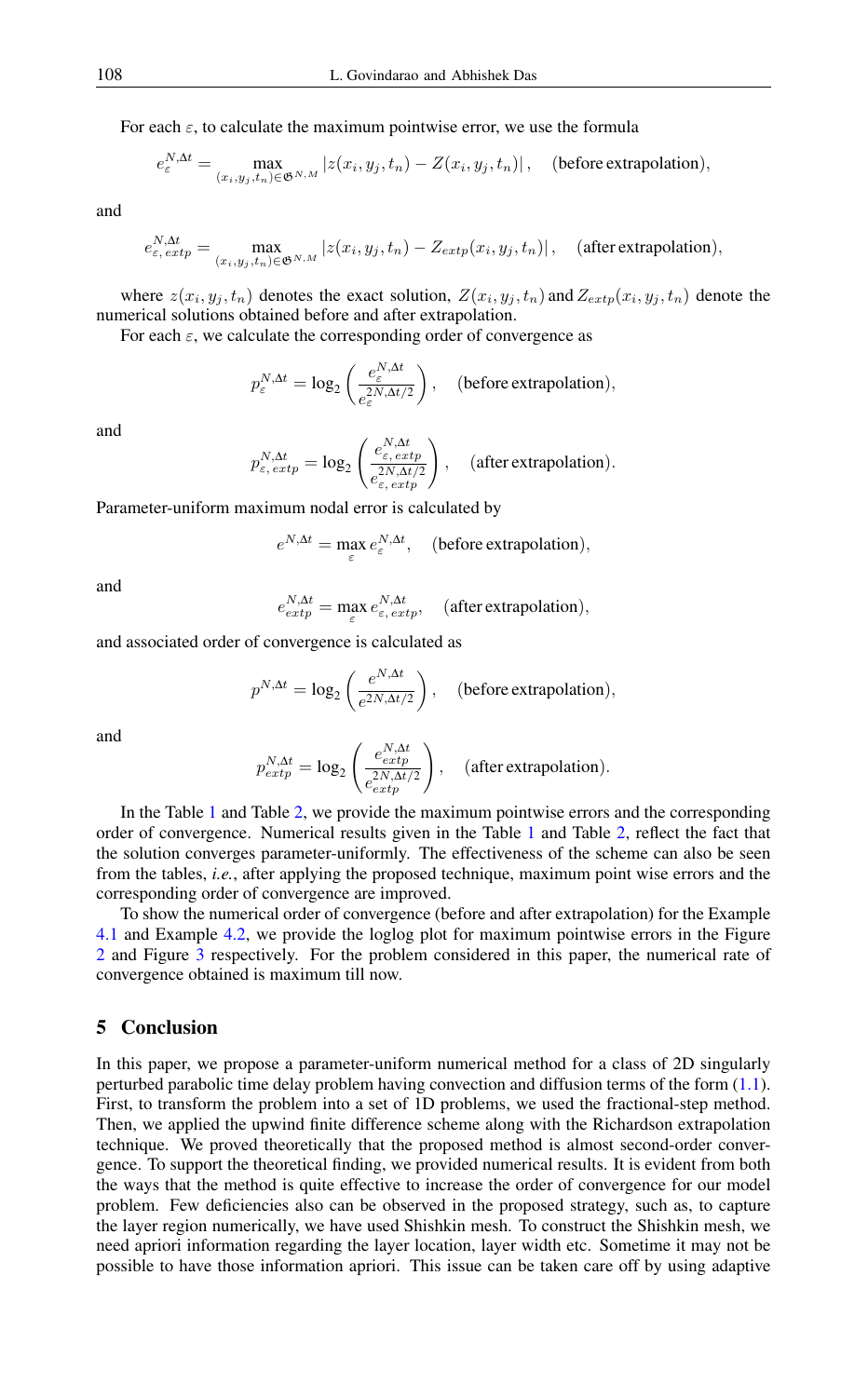<span id="page-13-0"></span>

|                              | Extra-   |                                    |            |            |            |              |            |  |  |
|------------------------------|----------|------------------------------------|------------|------------|------------|--------------|------------|--|--|
| $\varepsilon$                | polation | Number of spatial mesh intervals N |            |            |            |              |            |  |  |
|                              |          | 16                                 | 32         | 64         | 128        | 256          | 512        |  |  |
|                              | Before   | 1.0654e-01                         | 8.4968e-02 | 5.8123e-02 | 3.6785e-02 | 2.2100e-02   | 1.2794e-02 |  |  |
| $10^{-2}$                    |          | 0.3265                             | 0.5478     | 0.6600     | 0.7351     | 0.7886       |            |  |  |
|                              | After    | 3.5710e-02                         | 1.7511e-02 | 8.6349e-03 | 3.9237e-03 | 1.5548e-03   | 5.4760e-04 |  |  |
|                              |          | 1.0281                             | 1.0200     | 1.1380     | 1.3355     | 1.5055       |            |  |  |
|                              | Before   | 1.2005e-01                         | 9.6667e-02 | 6.5608e-02 | 4.1396e-02 | 2.4861e-02   | 1.4364e-02 |  |  |
| $10^{-4}$                    |          | 0.3126                             | 0.5591     | 0.6644     | 0.7356     | 0.7914       |            |  |  |
|                              | After    | 3.8248e-02                         | 1.6651e-02 | 7.0367e-03 | 2.8532e-03 | 1.2644e-03   | 7.0958e-04 |  |  |
|                              |          | 1.1998                             | 1.2427     | 1.3023     | 1.1741     | 0.8334       |            |  |  |
|                              | Before   | 1.2025e-01                         | 9.6993e-02 | 6.6018e-02 | 4.1650e-02 | 2.4964e-02   | 1.4413e-02 |  |  |
| $10^{-6}$                    |          | 0.3101                             | 0.5550     | 0.6645     | 0.7385     | 0.7925       |            |  |  |
|                              | After    | 3.8260e-02                         | 1.6725e-02 | 7.0318e-03 | 2.6252e-03 | 9.1127e-04   | 3.0106e-04 |  |  |
|                              |          | 1.1939                             | 1.2500     | 1.4215     | 1.5264     | 1.5978       |            |  |  |
|                              | Before   | $1.2025e-01$                       | 9.6997e-02 | 6.6023e-02 | 4.1656e-02 | $2.4970e-02$ | 1.4420e-02 |  |  |
| $10^{-8}$                    |          | 0.3100                             | 0.5550     | 0.6644     | 0.7383     | 0.7921       |            |  |  |
|                              | After    | 3.8261e-02                         | 1.6726e-02 | 7.0319e-03 | 2.6254e-03 | 9.1141e-04   | 3.0336e-04 |  |  |
|                              |          | 1.1938                             | 1.2501     | 1.4214     | 1.5264     | 1.5871       |            |  |  |
| $e^{N, \Delta t}$            | Before   | 1.2025e-01                         | 9.6997e-02 | 6.6023e-02 | 4.1656e-02 | 2.4970e-02   | 1.4420e-02 |  |  |
| $p^{N, \, \Delta t}$         |          | 0.3100                             | 0.5550     | 0.6644     | 0.7383     | 0.7921       |            |  |  |
| $N, \Delta t$<br>$e_{extrp}$ | After    | 3.8261e-02                         | 1.7511e-02 | 8.6349e-03 | 3.9237e-03 | 1.5548e-03   | 7.0958e-04 |  |  |
| $N, \Delta t$<br>$p_{extp}$  |          | 1.1276                             | 1.0200     | 1.1380     | 1.3355     | 1.1316       |            |  |  |

Table 1. *Before and after extrapolations, maximum pointwise errors and order of convergence for Example [4.1.](#page-10-2)*

Table 2. *Before and after extrapolations, maximum pointwise errors and order of convergence for Example [4.2.](#page-11-0)*

<span id="page-13-1"></span>

|                                     | Extra-   |                                    |            |            |            |            |            |  |  |
|-------------------------------------|----------|------------------------------------|------------|------------|------------|------------|------------|--|--|
| $\varepsilon$                       | polation | Number of spatial mesh intervals N |            |            |            |            |            |  |  |
|                                     |          | 16                                 | 32         | 64         | 128        | 256        | 512        |  |  |
|                                     | Before   | 1.0798e-01                         | 6.6775e-02 | 4.0097e-02 | 2.3696e-02 | 1.3720e-02 | 7.8000e-03 |  |  |
| $10^{-2}$                           |          | 0.6934                             | 0.7358     | 0.7589     | 0.7883     | 0.8147     |            |  |  |
|                                     | After    | 1.9807e-02                         | 6.3272e-03 | 2.1082e-03 | 7.0689e-04 | 2.3252e-04 | 7.4426e-05 |  |  |
|                                     |          | 1.6463                             | 1.5856     | 1.5765     | 1.6041     | 1.6435     |            |  |  |
|                                     | Before   | 1.1904e-01                         | 7.2681e-02 | 4.3029e-02 | 2.5086e-02 | 1.4396e-02 | 8.1308e-03 |  |  |
| $10^{-4}$                           |          | 0.7118                             | 0.7563     | 0.7784     | 0.8012     | 0.8242     |            |  |  |
|                                     | After    | 2.9079e-02                         | 1.0106e-02 | 3.5975e-03 | 1.2599e-03 | 4.2641e-04 | 1.3867e-04 |  |  |
|                                     |          | 1.5247                             | 1.4901     | 1.5137     | 1.5630     | 1.6205     |            |  |  |
|                                     | Before   | 1.1916e-01                         | 7.2751e-02 | 4.3068e-02 | 2.5107e-02 | 1.4409e-02 | 8.1384e-03 |  |  |
| $10^{-6}$                           |          | 0.7118                             | 0.7563     | 0.7784     | 0.8012     | 0.8242     |            |  |  |
|                                     | After    | 2.9227e-02                         | 1.0186e-02 | 3.6471e-03 | 1.2906e-03 | 4.4634e-04 | 1.5170e-04 |  |  |
|                                     |          | 1.5208                             | 1.4817     | 1.4987     | 1.5319     | 1.5569     |            |  |  |
|                                     | Before   | 1.1916e-01                         | 7.2752e-02 | 4.3068e-02 | 2.5108e-02 | 1.4409e-02 | 8.1385e-03 |  |  |
| $10^{-8}$                           |          | 0.7118                             | 0.7564     | 0.7785     | 0.8012     | 0.8241     |            |  |  |
|                                     | After    | 2.9228e-02                         | 1.0186e-02 | 3.6476e-03 | 1.2909e-03 | 4.4655e-04 | 1.5241e-04 |  |  |
|                                     |          | 1.5207                             | 1.4816     | 1.4985     | 1.5315     | 1.5509     |            |  |  |
| $e^{N, \Delta t}$                   | Before   | 1.1916e-01                         | 7.2752e-02 | 4.3068e-02 | 2.5108e-02 | 1.4409e-02 | 8.1385e-03 |  |  |
| $p^{N, \, \Delta t}$                |          | 0.7118                             | 0.7564     | 0.7785     | 0.8012     | 0.8241     |            |  |  |
| $N, \Delta t$<br>$e_{extp}$         | After    | 2.9228e-02                         | 1.0186e-02 | 3.6476e-03 | 1.2909e-03 | 4.4655e-04 | 1.5241e-04 |  |  |
| $\Lambda N, \Delta t$<br>$p_{extp}$ |          | 1.5207                             | 1.4816     | 1.4985     | 1.5315     | 1.5509     |            |  |  |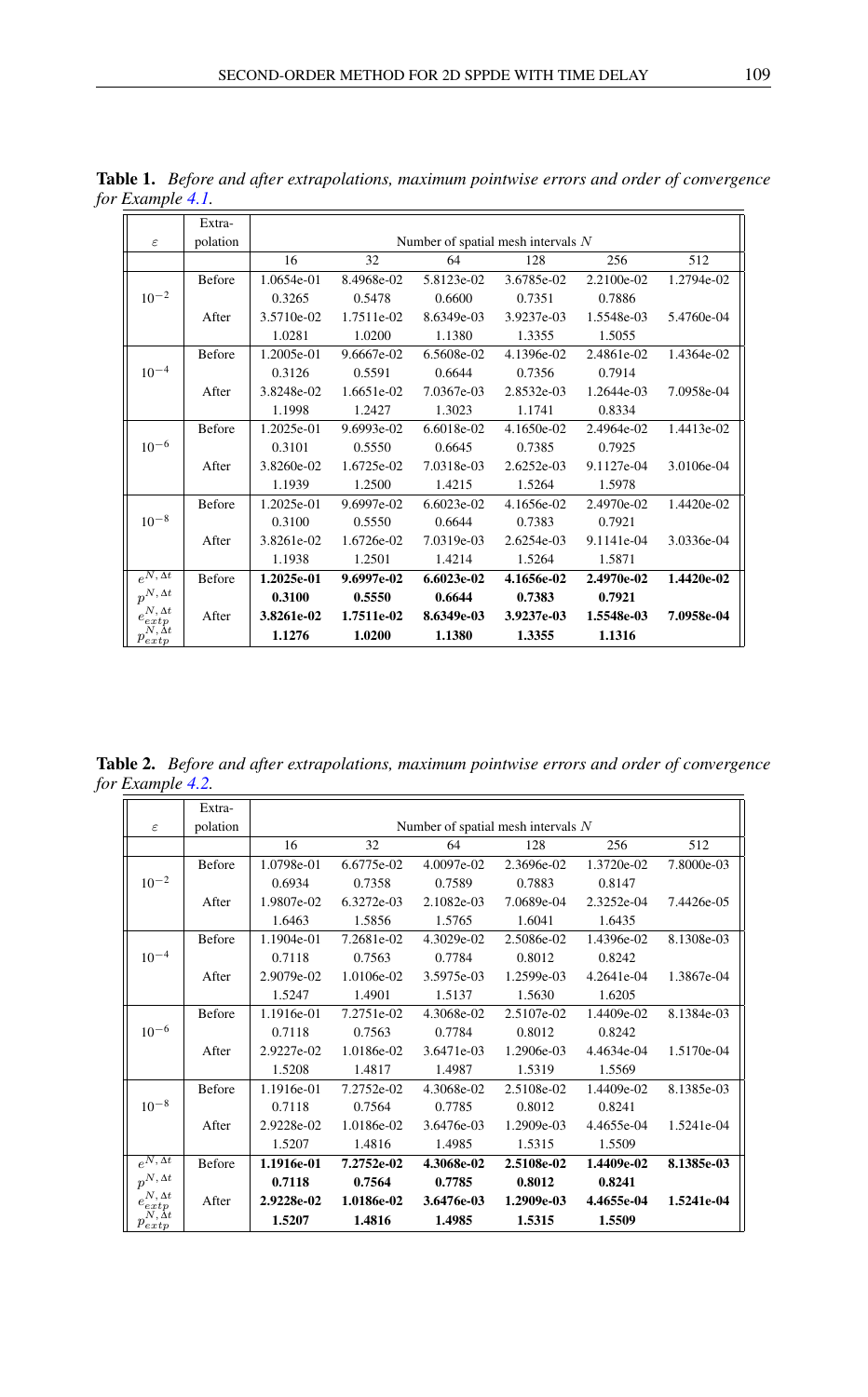

<span id="page-14-0"></span>Figure 2. *Comparison of maximum pointwise errors through loglog plot for Example [4.1.](#page-10-2)*



<span id="page-14-1"></span>Figure 3. *Comparison of maximum pointwise errors through loglog plot for Example [4.2.](#page-11-0)*